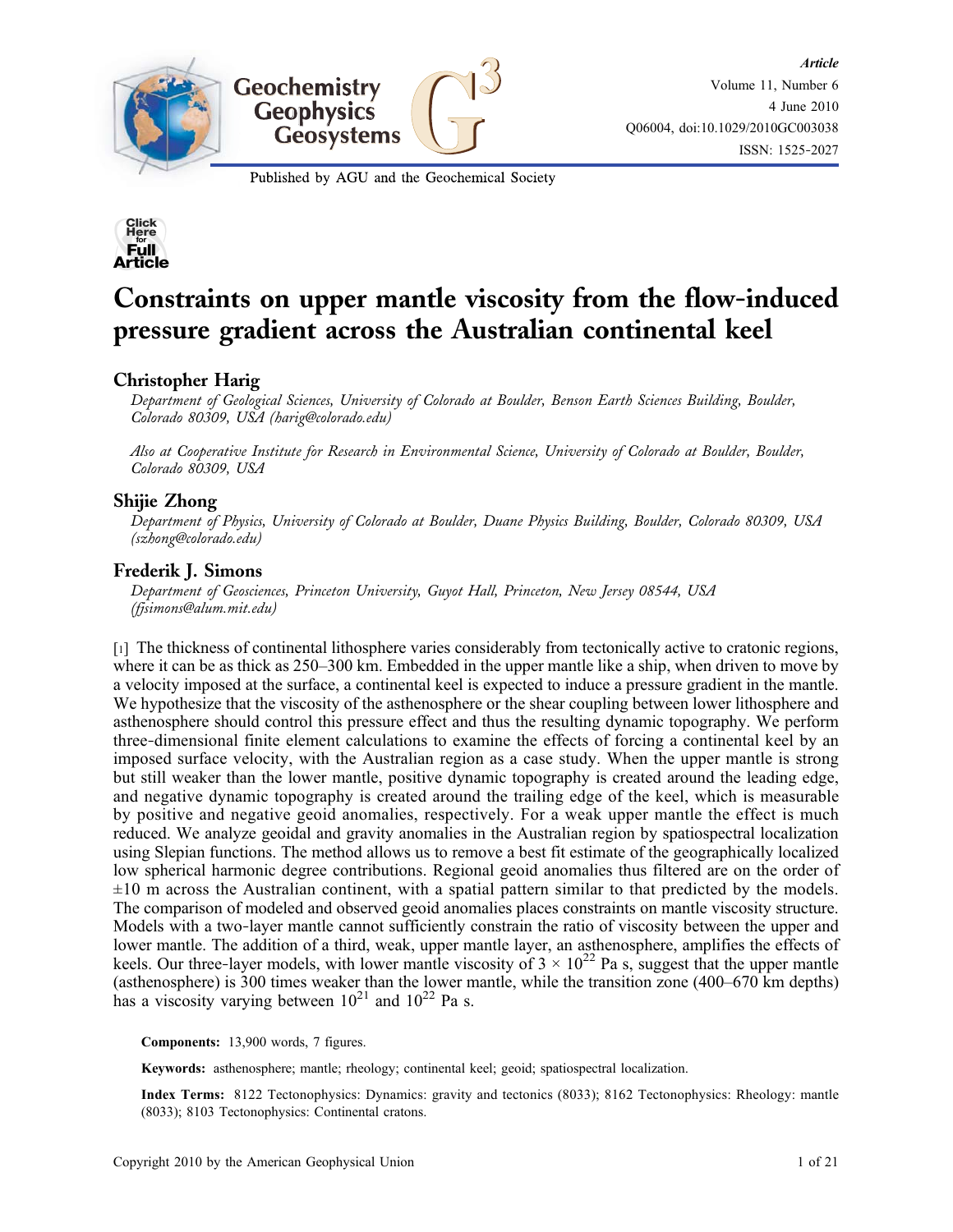

Received 11 January 2010; Revised 1 April 2010; Accepted 7 April 2010; Published 4 June 2010.

Harig, C., S. Zhong, and F. J. Simons (2010), Constraints on upper mantle viscosity from the flow-induced pressure gradient across the Australian continental keel, Geochem. Geophys. Geosyst., 11, Q06004, doi:10.1029/2010GC003038.

# 1. Introduction

[2] Our understanding of Earth's deformation and dynamics fundamentally depends on the rheology of the mantle. The viscosity structure of the mantle has been inferred mainly by studying the response to disappearing glacial surface loads over the past  $10<sup>5</sup>$  years [e.g., *Cathles*, 1975; *Peltier*, 1976; *Wu and* Peltier, 1983; Yuen and Sabadini, 1985; Nakada and Lambeck, 1989; Lambeck et al., 1990; Mitrovica, 1996; Simons and Hager, 1997; Mitrovica et al., 2007] and by examining geophysical signals from models of mantle convection, such as long‐wavelength geoid anomalies and surface plate velocities [e.g., Hager, 1984; Ricard et al., 1984; Hager and Richards, 1989; King and Masters, 1992; Forte and Peltier, 1994]. Results from these methods have not always been consistent. Analyses of convection‐ related observables have routinely suggested that the upper mantle is less viscous than the lower mantle by a factor of at least 30, and perhaps as much as 300. On the other hand, studies of glacial isostatic adjustment sometimes argue for less than a factor of 10 variation [Peltier, 1998]. Jointly inverting several types of data has provided additional detail [e.g., Mitrovica and Forte, 2004], but the mantle's viscosity structure remains incompletely resolved. This is mainly due to the poor vertical resolution of the postglacial rebound data [Paulson et al., 2007a, 2007b]. Here, we consider whether pressure gradients across continental keels can be used to place a meaningful constraint on the viscosity of the upper mantle.

[3] The thickness of the continental lithosphere varies considerably from tectonically active to stable cratonic regions [Artemieva, 2009]. Determining the depths of continental keels has been an area of much study and debate over the past several decades [King, 2005], with estimates historically ranging from 175 to 400 km. Observations of surface heat flux, for example, suggest a thick Archean lithosphere [e.g., Rudnick et al., 1998], though nowhere exceeding 250 km [e.g., Ballard and Pollack, 1987; Nyblade and Pollack, 1993; Jaupart et al., 1998]. Analyses of mantle xenoliths, if indeed representative of a conductive geotherm, have led to thickness estimates in the lower end of the range, 150–200 km [Rudnick et al., 1998]. Measurements of electrical conductivity show that differences between oceanic and Archean cratonic regions are limited to depths shallower than 250 km [*Hirth et al.*, 2000]. Seismically, lithosphere is typically considered to extend to depths where shear wave speeds are significantly faster than the global average speed (usually  $>1.5\%$ – 2%) [Masters et al., 1996; Mégnin and Romanowicz, 2000; Simons and van der Hilst, 2002; Ritsema et al., 2004]. While some types of data are known to be influenced by anisotropy in the upper mantle [Ekström and Dziewoński, 1998; Gung et al., 2003], most recent seismic estimates generally limit lithospheric thickness to at most 300–350 km [*Artemieva*, 2009]. Overall, across disciplines, the continental keel thickness estimates are in the range of 200– 300 km. In particular, Australia, our region of interest, consistently yields some of the highest estimates of any craton, with fast seismic wave speed anomalies persistent to depths of 250–300 km in models of  $V_{SV}$ , the vertically polarized shear wave speed [e.g., Debayle and Kennett, 2000a; Simons et al., 2002; Ritsema et al., 2004].

[4] The base of the lithosphere has much significance to geodynamics since, as a mechanical lower boundary, it separates the rocks which remain coherent parts of the lithosphere over geologic time from those below that are part of the convecting mantle [Turcotte and Oxburgh, 1967]. It is for this reason that such thick continental keels are expected to translate with plate motion over long time scales; an observation that is corroborated by the global correlation of continental crustal age with lithospheric thickness at long wavelengths [Simons and van der Hilst, 2002]. Furthermore, continental keels influence the coupling between mantle and lithosphere, thus affecting net rotation of lithosphere [Zhong, 2001; Becker, 2006, 2008] as well as regional lithospheric deformation [Conrad and Lithgow‐Bertelloni, 2006].

[5] The motion of continental keels through the upper mantle, which is relatively less viscous, can be expected to induce pressure perturbations in the mantle moving around them [Ricard et al., 1988]. Such pressure gradients will mainly be controlled by the viscosity and thickness of the asthenospheric channel below the lithosphere. If the viscosity of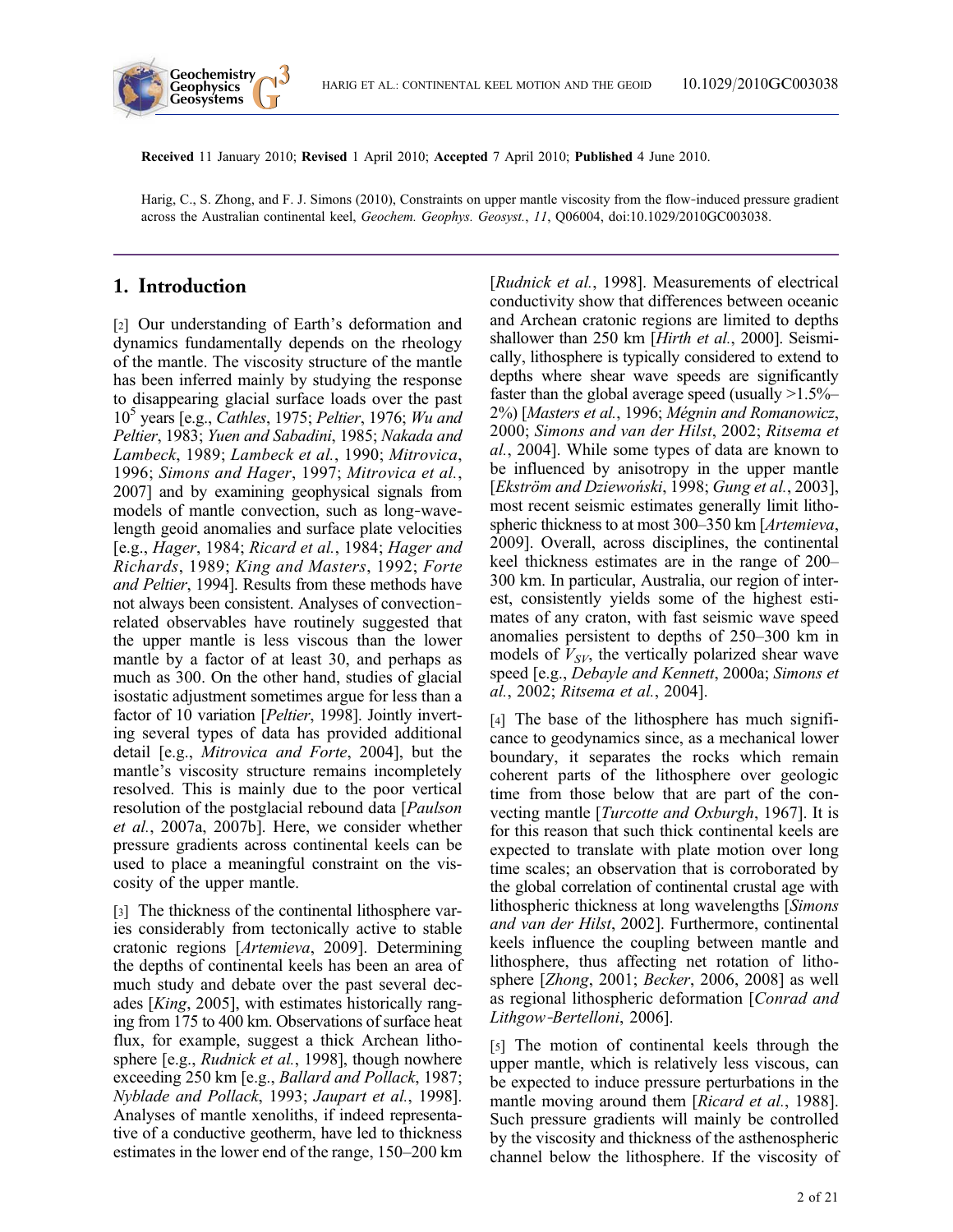



this channel is low relative to the rest of the mantle the pressure gradient should cause return flow beneath the keel with little effect on dynamic topography at the Earth's surface. However at higher asthenospheric viscosities the return flow should be reduced in favor of a signal in the surface topography and hence gravity anomalies or the geoid. Ricard et al. [1988] used an approximate mode‐coupling method to estimate these geoidal anomalies in the tens of meters.

[6] In this study we constrain the viscosity of the upper mantle by comparing modeled dynamic



geoid anomalies to observations. As these signals are proportional to the magnitude of velocity change across the mantle, we focus on the Australian continent, with its relatively large surface velocities. We analyze the regional geoidal anomalies by spatiospectral localization using Slepian functions. Our results will also be applicable to understanding the development of seismic anisotropy beneath continental cratons and the orientation of the lithospheric stress field surrounding them.

# 2. Analytical Treatment

[7] To illuminate the physics, we first consider a simplified problem in two dimensions (2‐D) that can be solved analytically by neglecting flow in the third dimension, normal to surface motion. We examine the flow at two locations: in the far field, in which a lithosphere of uniform thickness moves over a layered viscosity structure, and the flow beneath a keel, where a much thicker lithosphere moves over the same layers. In both of these locations we would expect only horizontal flow. Therefore, from conservation of mass, the amount of horizontal flow at these locations should balance each other. This takes the form of the flux balance

$$
\int_{K} u(z)dz = \int_{F} u(z)dz,
$$
\n(1)

where the material flux across a vertical plane is the integral of the horizontal velocity function  $u$ over depth. Horizontal and vertical coordinates are represented by  $x$  and  $z$ , and the subscript  $K$  indicates the location under the keel, while  $F$  indicates the far field (see the notation section). This is also illustrated in the cartoon in Figure 1a, where the

Figure 1. (a) Cartoon illustrating the mass balance argument in the analytical treatment in section 2. Arrows represent the amount of mass transported in each region. Since the lithosphere moves with constant motion, the flow in the mantle must balance the excess mass transported in regions of thick lithosphere (i.e., the keel region). (b) Dimensionless pressure gradients from the two-layer analytical solution (equation (6)) for various keel thicknesses and  $\gamma$ , the ratio of upper mantle to lower mantle viscosities. (c and d) Numerical experiment schematic. Figure 1c shows viscosity variation with depth. Solid line is the preferred model, and dashed line shows keel viscosity. Grey shades show variations of viscosity considered. Figure 1d shows assumed layering. Maximum keel depth is 300 km. Upper mantle–transition zone boundary is varied to set channel thickness between the keel and transition zone.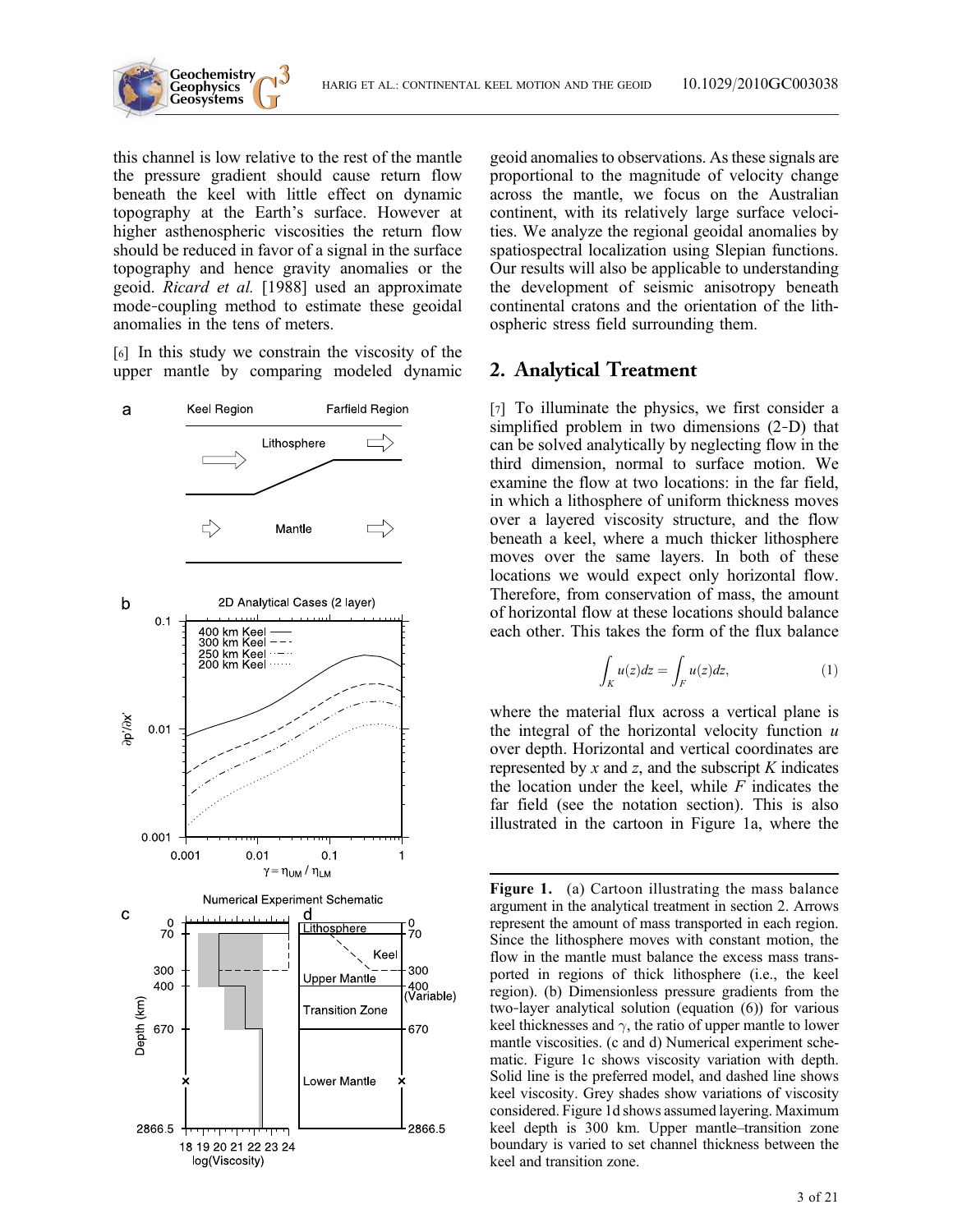arrows representing the amount of mass flow change with depth but sum to the same amount in each region. Since the motion of the lithosphere is constant, the flow in the mantle must balance the excess mass transported in regions of thick lithosphere (i.e., keel regions). In one‐dimensional channel flow [Turcotte and Schubert, 2002], the equation of motion can be written as

**Geochemistry Geophysics**

$$
\frac{\partial \tau}{\partial z} = \frac{\partial p}{\partial x} \quad \text{or} \quad \eta \frac{\partial^2 u}{\partial z^2} = \frac{\partial p}{\partial x},\tag{2}
$$

where  $\tau$  is the shear stress and p the pressure. The viscosity,  $\eta$ , is assumed to be constant in each layer. By integration we obtain an equation for the velocity,  $u$ , as a function of depth, which is subsequently solved for by applying the boundary conditions. These are: constant velocity at the surface, and fixed zero velocity at the bottom. In the far‐field case of surface‐driven motion, ∂p/∂x can be considered as zero, and we have linear velocity functions with velocity everywhere in the same direction as the top surface. Underneath the keel, a horizontal pressure gradient is allowed and can be solved for when balancing the material flux.

[8] We simplify our solutions by nondimensionalizing pressure and coordinates by the relevant length, mass, and time scales. For layers with constant viscosity we use

$$
p' = \frac{p}{\left(\frac{u_0 \eta_{LM}}{h_0}\right)} \quad \text{and} \quad x' = \frac{x}{h_0},\tag{3}
$$

where  $p'$  is dimensionless pressure,  $x'$  is dimensionless horizontal coordinate,  $u_0$  is the horizontal velocity at the surface,  $\eta_{LM}$  is the viscosity of the lower mantle, and  $h_0$  is the thickness of the upper mantle in the nonkeel region. Values such as the thickness of the upper mantle channel below the keel,  $h$ , and the thickness of the lower mantle,  $d$ , nondimensionalize to  $h' = h/h_0$  and  $d' = d/h_0$ . We also use  $k = h_0 - h$  as the thickness difference between the keel and the surrounding lithosphere, written dimensionless as  $k' = (h_0 - h)/h_0$ .

[9] For a uniformly viscous mantle the keelinduced pressure gradient is a well‐known result, which varies as the cube of the channel thickness, h, written as

$$
\frac{\partial p}{\partial x} = 6u_0 \eta \frac{k}{h^3} \quad \text{or} \quad \frac{\partial p'}{\partial x'} = 6 \frac{k'}{h'^3}.
$$
 (4)

This is similar to *Turcotte and Schubert* [2002, equation 6‐22], except that we allow for a nonzero far‐field flux equal to that of uniformly thick lithosphere.

[10] When the mantle has multiple viscous layers, the dependence on the thickness of the weakest layer is more complex. For a two-layered mantle, velocity is solved for in each layer, and then the dimensionless pressure gradient can be written as

$$
\frac{\partial p'}{\partial x'} = \frac{\gamma \left(\frac{h'^2 - \gamma d'^2}{\gamma d' + h'}\right) - \gamma \left(\frac{1 - \gamma d'^2}{\gamma d' + 1}\right)}{\frac{1}{2} \left(h'^2 - \gamma d'\right) \left[\frac{\gamma (-2d'h' - d'^2) - h'^2}{\gamma d' + h'}\right] + A},\tag{5}
$$

$$
A = -\frac{1}{3}\gamma d'^2 (2d' + 3h') + \frac{h'^3}{3}.
$$
 (6)

Here,  $\gamma = \eta_{UM}/\eta_{LM}$  is the ratio of the viscosities of both layers. Setting the thickness of the lower mantle,  $d'$ , to zero reduces equation (6) to equation (4). Assuming that the thicknesses of the upper and lower mantle are fixed with the boundary at 670 km depth, we plot the pressure gradient versus  $\gamma$ , the ratio of upper mantle to lower mantle viscosities, for several keel thicknesses (Figure 1b). As expected, a thicker continental keel results in larger dimensionless pressure gradients. More interesting, however, is the variation with  $\gamma$ . As  $\gamma$  is decreased from one (uniform viscosity mantle), pressure gradients initially increase even though upper mantle viscosity is lower. Pressure gradients eventually peak, and decrease with decreasing  $\gamma$ .

[11] We also considered a three-layered mantle with a fixed 300 km thick keel and another division around 400 km depth. While this system is more complex, the cases we checked showed a weak upper mantle may result in increased pressure gradients and thus increased dynamic topography, as in the two‐layered case.

[12] The analytical model illuminates the problem of flow‐generated dynamic topography in the following ways. First, the addition of a weak layer in the upper mantle can enhance the effect of continental keels and increase pressure gradients. Second, the magnitude of surface velocity exerts strong control over dynamic topography since it directly scales the pressure gradient, as per equation (3): the higher the surface velocity, the more dynamic topography can be generated in the system.

[13] While idealized, a 2-D analytical treatment of the problem easily illustrates our hypothesis: that continental keels induce both horizontal variations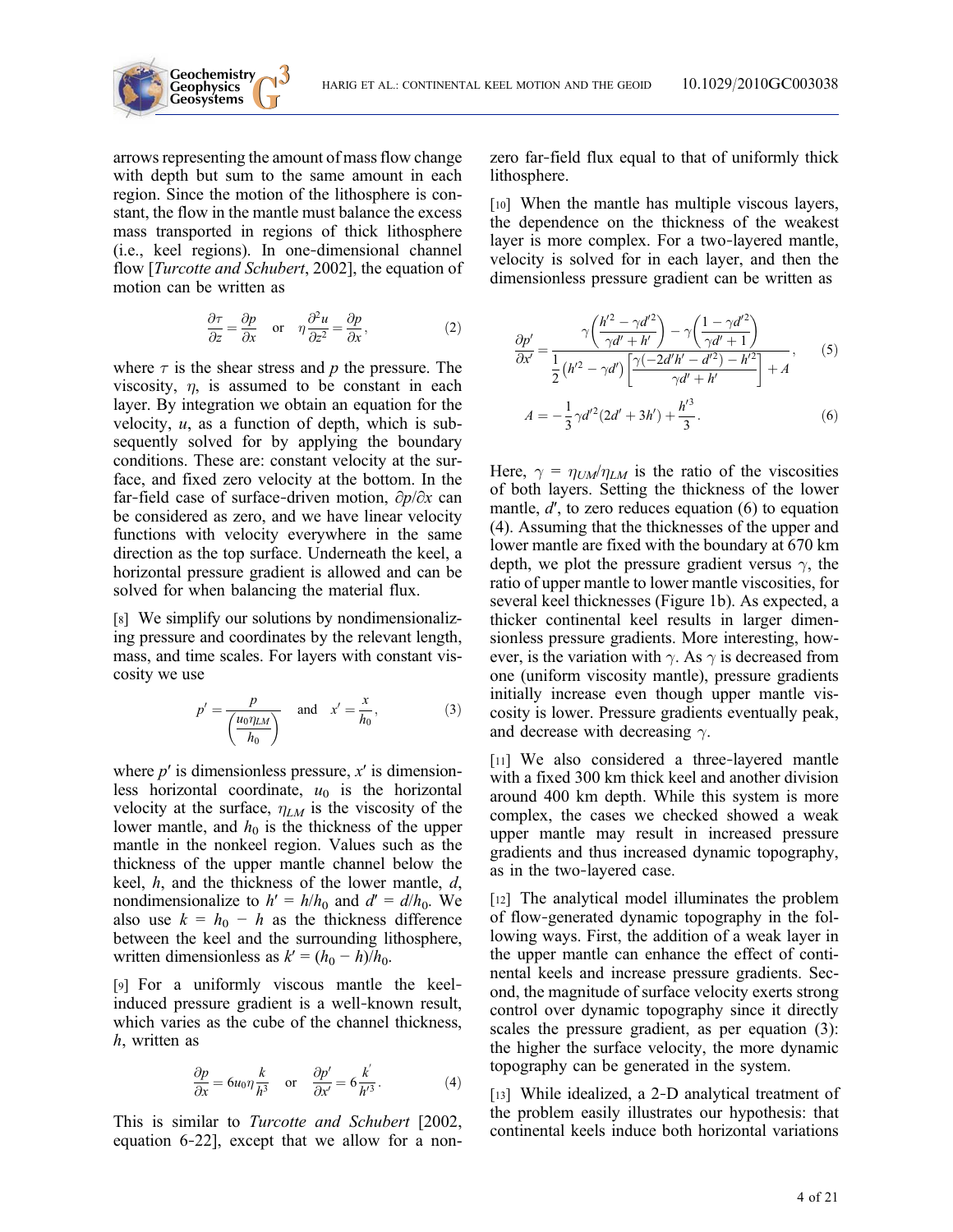

in mantle velocity and pressure that are controlled by the details of the viscosity structure. We continue this analysis with more realistic three‐dimensional (3‐D) calculations, focusing on the unique gravity signals resulting from the dynamic topography. The absence or presence of these signals in Earth's observed gravity field then allow us to bound the plausible viscosity structure below.

# 3. Numerical Experiment Setup

[14] Our keel models are kept relatively simple, since we intend to examine the first-order effects of their motion only. We begin by assuming boundary‐driven flow, and neglect mantle and crustal buoyancy forces. This Stokes flow problem is governed by two of the conservation equations of viscous fluids, those for mass and momentum, represented in dimensionless form as

$$
\boldsymbol{\nabla}\cdot\mathbf{v}=0,\tag{7}
$$

$$
-\nabla p + \nabla \cdot \left[\eta (\nabla \mathbf{v} + \nabla^{\mathrm{T}} \mathbf{v})\right] = 0, \tag{8}
$$

where **v**,  $p$ , and  $\eta$  are the velocity vector, pressure, and viscosity, respectively.

[15] These equations are solved with the parallel finite element code CitcomCU [Moresi and Gurnis, 1996; Zhong, 2006]. We design our model space in regional spherical geometry to span depths from the surface to the core‐mantle boundary (CMB), and to cover a 120° by 120° area. Typical resolution for each case is 192, 192, and 104 elements in longitude, latitude, and radial direction, respectively, giving 0.625° per element of horizontal resolution. Vertical resolution is enhanced in the upper mantle at the expense of lower mantle resolution to properly resolve the expected large vertical gradients in horizontal velocity. The upper mantle (between 70 and 670 km depth) has 10 km per element of radial resolution, while the lower mantle and lithosphere above 70 km depth have 57.8 km and 14 km per element of radial resolution, respectively. We specify the thickness of lithosphere at every column of elements and center the keel in our model space at 60° longitude, 0° latitude. The surface velocity is then fixed to result from an Euler pole rotation with an axis at 90° latitude with rotation magnitude of 1 cm/yr. We use a fixed boundary condition on the bottom, which will be discussed further later. On the sides of our box that are parallel to the flow direction we use reflecting boundary conditions. On the sides perpendicular to flow, we use periodic boundary

conditions which allow free throughflow with identical velocity on either side. Thus the combined velocity solutions for the side boundaries are mass preserving. Perturbations to the pressure field caused by the keel motion result in dynamic topography at the surface. We analyze the gravity anomalies associated with this dynamic topography and make comparisons to the observed field.

[16] Since dynamic topography directly scales with the magnitude of surface velocity for the Newtonian rheology used in our calculations, we focus our study on the Australian continent, which is the fastest moving continental plate. When imposing surface velocity we use the azimuth of plate motion at the center (130°E, 25°S) of Australia's lithospheric keel from the HS3‐NUVEL1A model, which is  $1.81^\circ$  east of north [Gripp and Gordon, 2002] and, later, scale the results by the surface velocity magnitude of 8.267 cm/yr. The prescribed surface boundary conditions are the driving force in our calculations and may do work on the calculation medium [e.g., Han and Gurnis, 1999]. If this work induces significant stresses at the surface it may influence the dynamic topography of our calculations. We performed calculations with various lithospheric viscosities (including the keel) between 10 and 500 times that of the lower mantle. As long as the lithosphere is sufficiently more viscous than the upper mantle, there was very little difference in the resulting surface stresses, hence dynamic topography and geoid, indicating that stresses at the surface are caused by the pressure perturbations in the upper mantle associated with keel structure. Also, our use of periodic inflow/ outflow boundary conditions likely minimizes this effect. While our calculations use surface motions over a passive mantle, mantle flow beneath a fixed keel could produce similar pressure gradients. The important quantity is the net shear between the surface and the underlying mantle which could be influenced by buoyancy‐driven flow, such as subduction. Accordingly we examined mantle flow beneath Australia from a global mantle flow model driven by both plate motion and mantle buoyancy [see *Zhang et al.*, 2010] to investigate whether the velocity boundary conditions assumed at the top and bottom are valid. While this is discussed further in section 5.4, the results are broadly consistent with what we assume in this regard.

[17] We use the upper mantle shear velocity tomography model CUB2.0 [Shapiro and Ritzwoller, 2002] to create lithospheric keel thickness distributions for our calculations (Figure 2a). Since the Australian continent is surrounded by relatively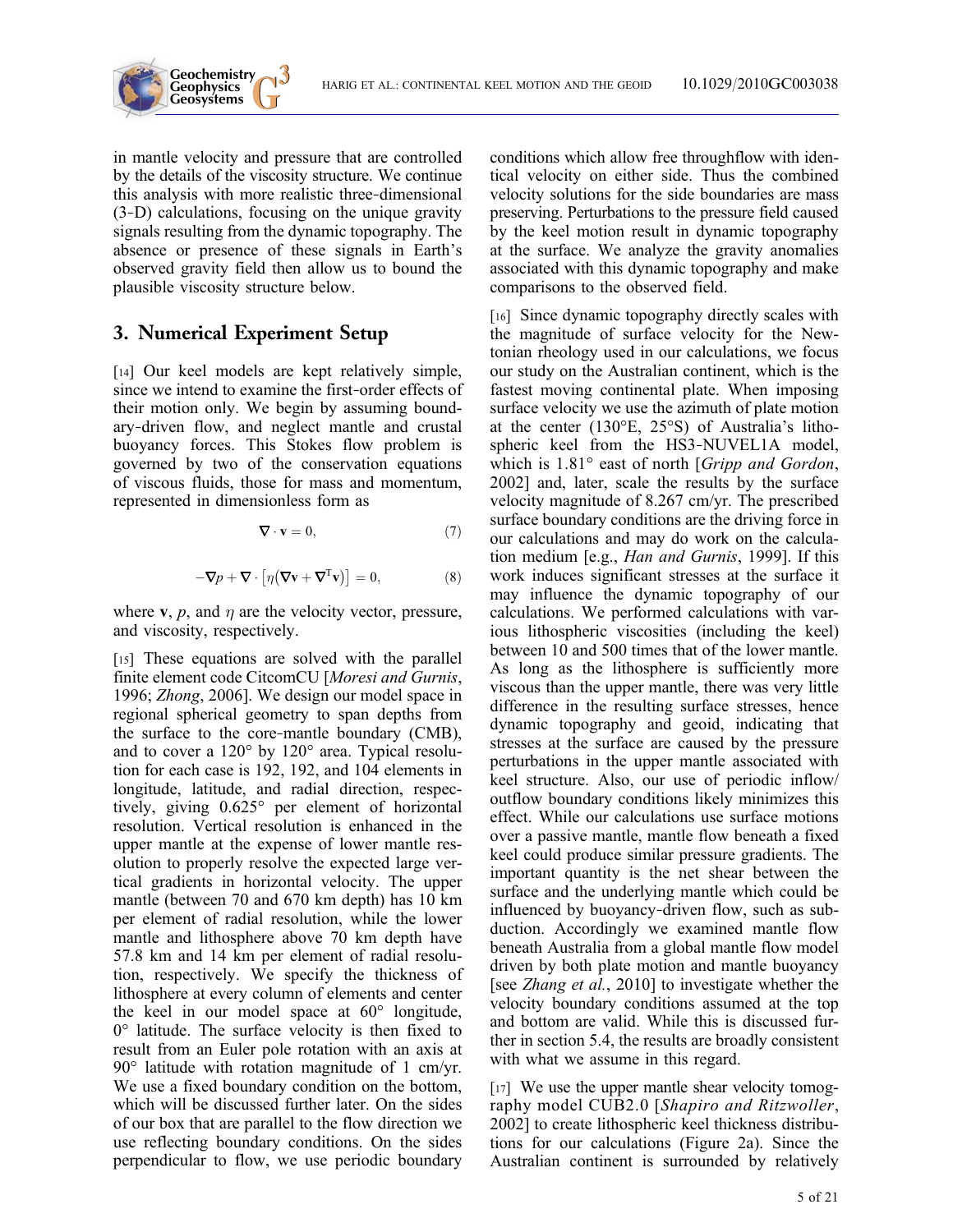

**Geochemistry Geophysics**

Figure 2. (a) Plot of keel depth from the tomography model CUB2.0 [Shapiro and Ritzwoller, 2002]. We map the  $+2\%$  shear wave speed perturbation from initial model ak135 using  $V_{SV}$  and set a maximum lithosphere depth of 300 km. (b) Colored EGM96 geoid height without the degree  $l = 2$  zonal spherical harmonic coefficient. (c) Plot of the sum of squares  $\sum_{\alpha=1}^{N+5} g^2$  of the first  $N + 5$  eigenfunctions localized within a 30° the first  $N + 5$  eigenfunctions localized within a 30° circular region centered in western Australia for the bandwidth  $L = 0-8$ . The colored field shows the sensitivity of our filter to the region of interest. Overlain is the 90% contour of this sensitivity.

young oceanic lithosphere [Müller et al., 2008], lithospheric thickness is set to a minimum of 70 km. At each increasing depth we use a  $+2\%$  cutoff shear wave velocity perturbation contour with respect to the ak135 reference model [Kennett et al., 1995] to estimate the extent of the continental keel. As mentioned earlier, estimates for the thickness of continental cratonic lithosphere from seismic tomography depend on the type of data used. The CUB2.0 model was created via a Monte Carlo inversion of global surface wave dispersion data using both Rayleigh and Love waves. Shapiro and Ritzwoller [2002] specifically allow for radial anisotropy in their inversion, down to a depth of 250 km. Where possible, we use the best fitting  $V_{SV}$  estimate, which is consistently smaller than the  $V_{SH}$  estimate. Below this depth their data is unable to constrain radial anisotropy and the estimated isotropic shear wave speed,  $V<sub>S</sub>$ , is used. We limit the thickness of the lithosphere to 300 km since greater thicknesses are not supported by the majority of tomographic upper mantle models.

[18] Our models use layered viscosity structures according to the schematic shown in Figures 1c and 1d. Mantle viscosities are constant with depth within each layer and are rendered dimensionless by a reference value of  $2 \times 10^{21}$  Pa s. Lithospheric viscosity and keel viscosity, are set to a constant significantly higher than the mantle (e.g.,  $10^{24}$  Pa s). We begin with a two-layered mantle with viscosity contrast at 670 km and vary the ratio of viscosities of the lower and upper mantle. Calculations are then performed with a three‐layered mantle with divisions at 670 km and 400 km depth. Finally, our experiments also vary the thickness of the asthenospheric channel from 50 to 150 km to examine the trade‐off between channel viscosity and thickness.

### 4. Analysis of Gravity

[19] We seek to compare the dynamic geoid anomalies in our calculations to Earth's observed geoid in an effort to constrain the viscosity structure of the upper mantle. This task is neither simple nor straightforward. The Earth's gravitational potential at a given surface point receives contributions from the mass distribution at all depths beneath and around it. In the Australasian region (Figure 2b) we would therefore expect the geoid [Lemoine et al., 1998] to reflect the mass redistribution processes that occur in the surrounding subduction zones [McAdoo, 1981], and processes in the lower mantle [Hager and Richards, 1989], in addition to the dynamic signal that we must thus attempt to iso-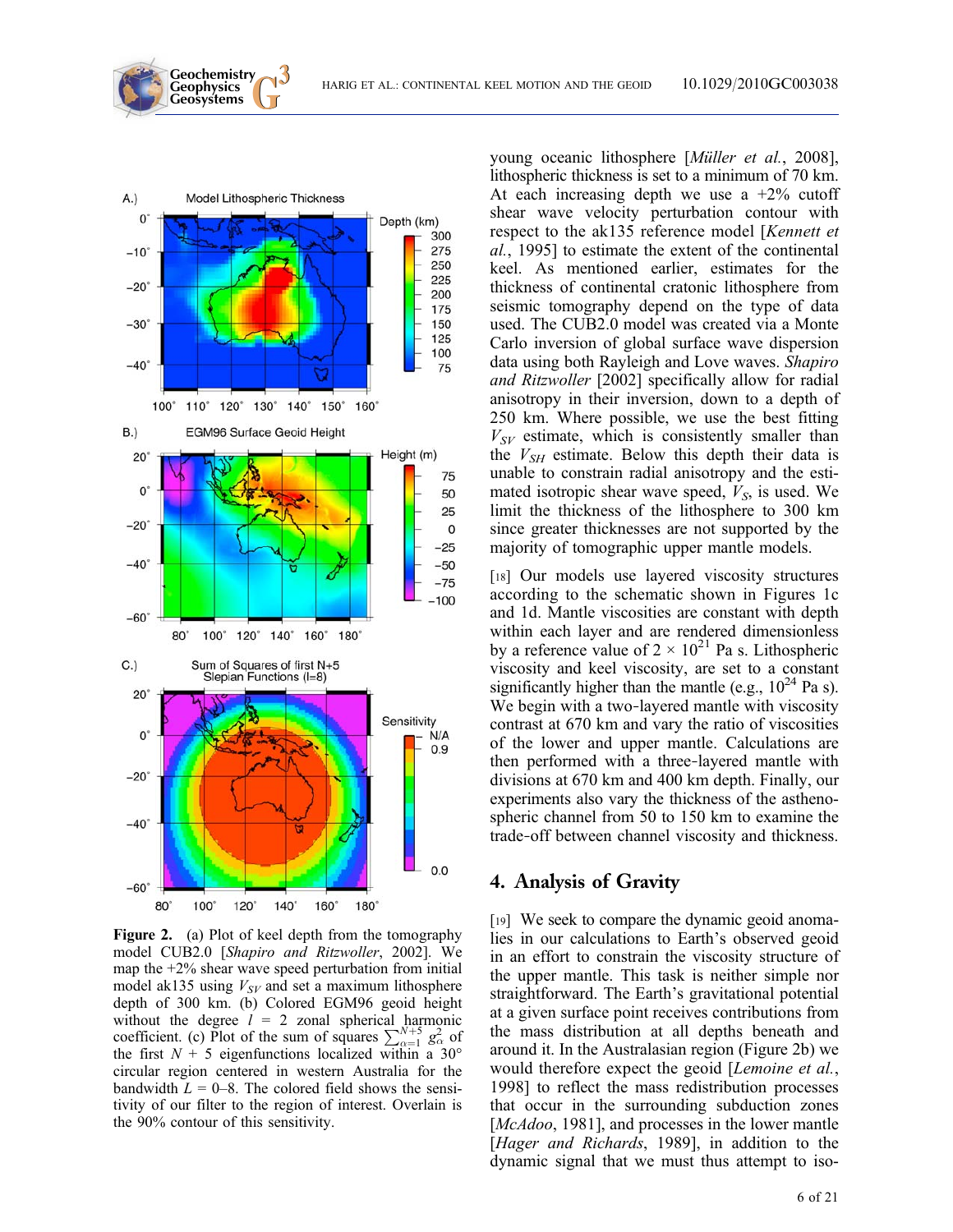

late. Fortunately, we expect our dynamic signals to be localized both spatially and spectrally. By examining equivalently localized contributions to Earth's gravitational potential field we can distinguish possible dynamic signals from these other regional contributions.

[20] The usual spherical harmonic representation of potential fields links spatial and spectral information through global spherical basis functions which have perfect frequency selectivity but none in space [e.g., Freeden and Michel, 1999]. In order to isolate a spatially localized contribution to the signal, spectral and spatial concentration must be balanced somehow.

[21] For instance, Simons and Hager [1997] developed a procedure that constrains regional contributions to global spherical harmonic spectra to examine the rebound of the Canadian shield after removal of its ice sheet. They constructed isotropic bandlimited windowing functions on domains with circular symmetry from zonal spherical harmonics, according to a sensible but nonoptimal [see, e.g., Wieczorek and Simons, 2005] concentration criterion. After their pioneering work, Simons et al. [2006] showed how to derive a family of optimally concentrated basis functions on domains with arbitrarily irregular boundaries. As their construction uses all of the available spherical harmonics  $Y_{lm}$ , of integer degree  $l = 0, ..., L$ , and order  $m = -l, \ldots, l$ , the "Slepian" basis,  $g_{\alpha}, \alpha = 1, \ldots,$  $(L + 1)^2$ , as it has come to be known, is a perfect alternative to the spherical harmonics. Indeed, any scalar geophysical function,  $s(\hat{r})$ , that is bandlimited to degree  $L$  and lives (without loss of generality) on the surface of the unit sphere can be represented completely equivalently in either basis,

$$
s(\hat{\mathbf{r}}) = \sum_{l=0}^{L} \sum_{m=-l}^{l} s_{lm} Y_{lm}(\hat{\mathbf{r}}) = \sum_{\alpha=1}^{(L+1)^2} s_{\alpha} g_{\alpha}(\hat{\mathbf{r}}).
$$
(9)

[22] The Slepian functions,  $g_{\alpha}$ , which are bandlimited to some degree L, are always constructed with reference to a particular spatial region of interest,  $R$ , of area  $A$ , on the surface of the unit sphere,  $\Omega$ . The criterion for concentration to the region of interest is quadratic: the Slepian functions are those that maximize their energy locally for the available bandwidth, following

$$
\lambda = \frac{\int_{R} g_{\alpha}^{2}(\hat{\mathbf{r}}) d\Omega}{\int_{\Omega} g_{\alpha}^{2}(\hat{\mathbf{r}}) d\Omega} = \text{maximum},
$$
\n(10)

and where  $1 > \lambda > 0$ . Practically, they are given by the spherical harmonic expansion

$$
g_{\alpha}(\hat{\mathbf{r}}) = \sum_{l=0}^{L} \sum_{m=-l}^{l} g_{\alpha lm} Y_{lm}(\hat{\mathbf{r}}), \qquad (11)
$$

where the coefficients,  $g_{\alpha lm}$ , are obtained by solving the eigenvalue equation

$$
\sum_{l'=0}^{L} \sum_{m'=-l'}^{l'} D_{lm,l'm'} g_{l'm'} = \lambda g_{lm}.
$$
 (12)

The four-dimensional object whose elements  $D_{lm,l'm'}$ are products of spherical harmonics, integrated over the region  $R$ , is called the localization "kernel" [Simons et al., 2006].

[23] The eigenvalues of this problem,  $\lambda_1$ ,  $\lambda_2$ , …,  $\lambda_{(L+1)^2}$ , sum to a space-bandwidth product termed the "spherical Shannon number," N. Typically, N is a good estimate of the number of significant eigenvalues, and thus of the number of well‐ concentrated functions for the problem at hand. As a result, an expansion of the signal in terms of its first  $N$  Slepian functions provides a high-quality regional approximation to the signal in the region [Simons and Dahlen, 2006], at the bandwidth level L. Since

$$
N = (L+1)^2 \frac{A}{4\pi},
$$
\n(13)

where  $A/(4\pi)$  is the fractional area of localization, the effective dimension of the Slepian basis is much reduced compared to the  $(L + 1)^2$  terms in the spherical harmonic expansion. The Slepian functions are efficient for the study of geographically localized geophysical signals, which are sparse in this basis [Simons et al., 2009],

$$
s(\hat{\mathbf{r}}) \approx \sum_{\alpha=1}^{N} s_{\alpha} g_{\alpha}(\hat{\mathbf{r}}) \quad \text{for} \quad \hat{\mathbf{r}} \in R. \tag{14}
$$

[24] The geoid in the region of Australia (Figure 2b) is dominated by two striking features: a broad and large‐amplitude positive anomaly to the north near Indonesia and the Western Pacific, and an equally broad and large‐amplitude negative anomaly south of India trending to the southeast. Both anomalies are rather long‐wavelength features, and can be attributed to the history of subduction and lower mantle structure in the area [e.g., *Hager and* Richards, 1989; Ricard et al., 1993]. A simple estimate for the size of a dynamic keel‐related (i.e., model‐generated) signal would be roughly the size of the keel itself. Therefore, we shall determine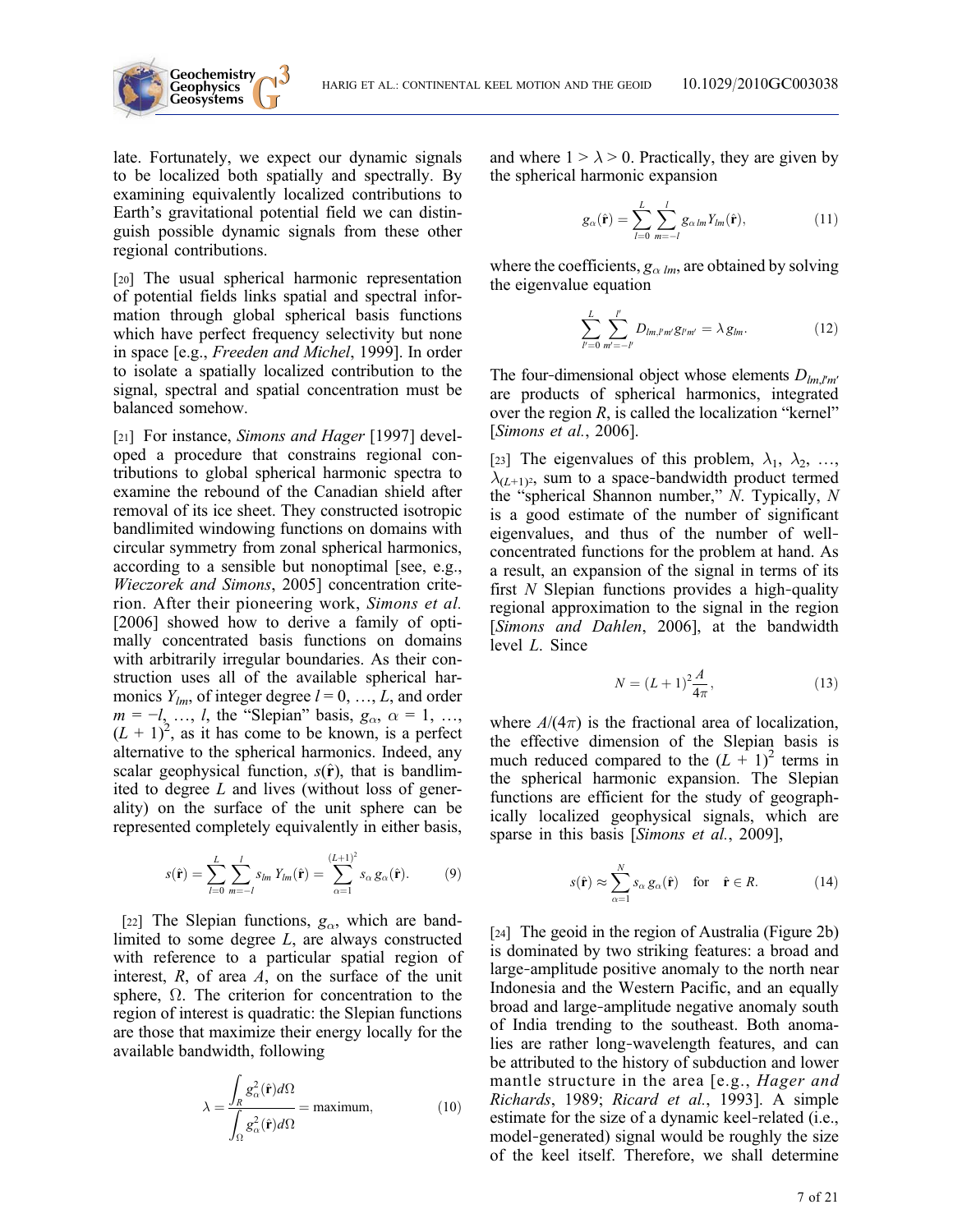

spatiospectrally localized functions to remove the longer‐wavelength contributions to the regional geoid in and around Australia both in the observations and in our model domain, thereby hopefully preserving the signal. By removing the longwavelength geoid contributions and ascribing what remains to the keel movement we run the risk of incurring bias from an unexpected contribution to the geoid in our analysis. However, the unique spatial pattern in our modeled geoid and its agreement with the filtered observed geoid supports our modeling approach.

[25] We elect to use our functions to remove bandwidths below  $L = 8$ . This roughly corresponds to the wavelength of our keel outline and our experience has shown that it acceptably balances removing broad, regional geoid features with the preservation of sufficient model signal for analysis. We separate the observations into a low-degree and a high‐degree part in both the spherical harmonic and the Slepian basis of bandwidth L, as

$$
s(\hat{\mathbf{r}}) = \sum_{l=0}^{L_{\text{max}}} \sum_{m=-l}^{l} s_{lm} Y_{lm}(\hat{\mathbf{r}}),
$$
\n(15)

$$
= \sum_{l=0}^{L} \sum_{m=-l}^{l} s_{lm} Y_{lm}(\hat{\mathbf{r}}) + \sum_{l=L+1}^{L_{\text{max}}} \sum_{m=-l}^{l} s_{lm} Y_{lm}(\hat{\mathbf{r}}), \qquad (16)
$$

$$
= \sum_{\alpha=1}^{(L+1)^2} s_{\alpha} g_{\alpha}(\hat{\mathbf{r}}) + \sum_{l=L+1}^{L_{\max}} \sum_{m=-l}^{l} s_{lm} Y_{lm}(\hat{\mathbf{r}}).
$$
 (17)

$$
= \sum_{\alpha=1}^{N} s_{\alpha} g_{\alpha}(\hat{\mathbf{r}}) + \sum_{\alpha=N+1}^{(L+1)^2} s_{\alpha} g_{\alpha}(\hat{\mathbf{r}})
$$

$$
+ \sum_{l=L+1}^{L_{\text{max}}} \sum_{m=-l}^{l} s_{lm} Y_{lm}(\hat{\mathbf{r}}).
$$
(18)

Compared to the original expansion (15), equation (18) represents the signal with the low‐ degree components separated into local (the first term) and nonlocal (the second term) contributions. The first term in equation (18) can thus be omitted in order to remove the local contributions to the low‐degree signal.

[26] If we sum the squares of all of the Slepian functions the value N/A is reached everywhere on the unit sphere [Simons et al., 2006]; by performing the partial sum of the first  $N$  terms we obtain

$$
\sum_{\alpha=1}^{N} g_{\alpha}^{2}(\hat{\mathbf{r}}) \approx \frac{N}{A} \quad \text{for} \quad \hat{\mathbf{r}} \in R. \tag{19}
$$

By plotting the sum of the first several squared Slepian eigenfunctions we can determine where the truncated expansion is most sensitive and thus most successful at subtracting regional contributions. We will target our attention to the area where the analysis reaches 90% of its maximum sensitivity by this measure. In practice, this means that we shall take the first  $N + 5$  basis functions to guarantee the efficient removal of low‐degree signal from the region of interest (Figure 2c).

[27] When the geoid is bandlimited to increasingly higher spherical harmonic degrees, shorter‐ wavelength signals begin to dominate the field. Around Australia, the sharp density contrast between the continental lithosphere and oceanic lithosphere that is over 100 Ma old results in prominent geoid anomalies along the coastline in the shorter‐ wavelength geoid field. We apply a simple, approximate, correction for these anomalies, derived by Haxby and Turcotte [1978]. This correction assumes that topography and bathymetry follow Airy isostatic compensation, and therefore it expresses the change in the moment of the density distribution that is expected when the thickness of crust varies. We apply this correction to the geoid from the EGM96 model [Lemoine et al., 1998] prior to the Slepian filtering technique.

[28] We illustrate the application of our method in Figure 3 using data from EGM96. The Slepian functions we use will be designed to fit the localized power at the low degrees of the geoid. They are bandlimited to  $L = 8$  and are concentrated within a region of interest of colatitudinal radius  $\Theta = 30^{\circ}$  centered on colatitude  $\theta_0 = 115^{\circ}$  and longitude  $\phi = 130^{\circ}$  (i.e., the center of the Australian keel). The corresponding rounded Shannon number  $N = 5$ . Figures 3a–3c display various versions of the EGM96 geoid height that are simply truncated, namely, after removal of the degrees l through 2, through 8, and between 9 and 360, respectively, i.e.,

$$
s_1 = \sum_{l=3}^{360} \sum_{m=-l}^{l} s_{lm} Y_{lm}, \qquad (20)
$$

$$
s_2 = \sum_{l=9}^{360} \sum_{m=-l}^{l} s_{lm} Y_{lm}, \text{ and} \qquad (21)
$$

$$
s_3 = \sum_{l=3}^{8} \sum_{m=-l}^{l} s_{lm} Y_{lm}.
$$
 (22)

For reference we note that  $s_1$ , in Figure 3a, is a fair approximation to the Earth's nonhydrostatic geoid.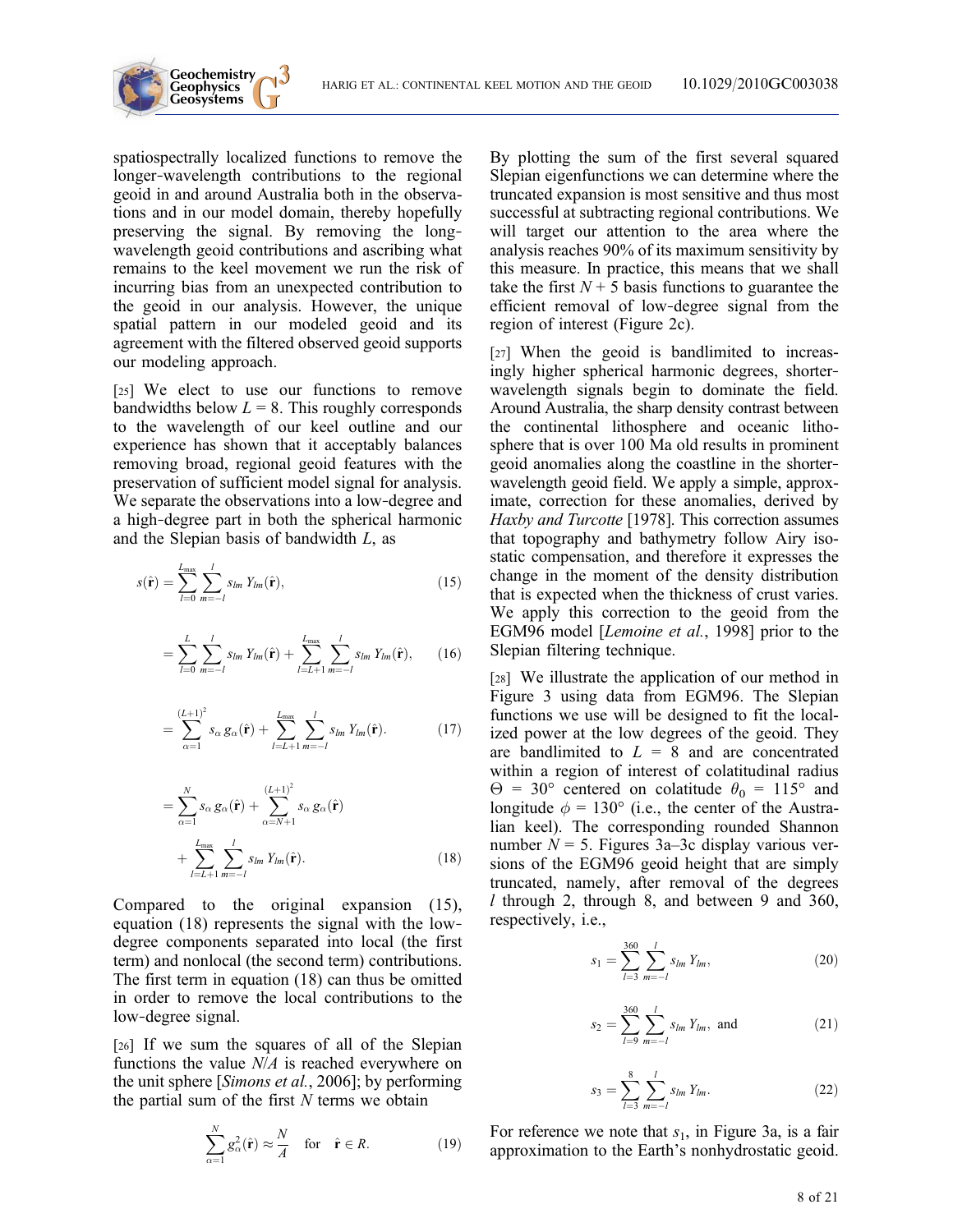

**Figure 3.** Example of Slepian filtering technique for a low maximum bandwidth of  $L = 8$ . (a–c) Spectrally truncated versions of the EGM96 geoid height. (d–f) The filtering process. Figure 3a shows the complete EGM96 geoid undulation with degree  $l = 2$  removed. Figure 3b shows the geoid with all coefficients from  $l = 2$  through  $l = 8$  set to zero. Figure 3c shows the geoid between  $l = 3$  and 8. In this example, our functions are designed to fit the localized power of these low degrees. Figure 3d shows the fit of the first N+5 Slepian eigenfunctions to the low‐degree EGM96 geoid (Figure 3c), concentrated within a 30° circular region (outlined in white) centered over western Australia. Figure 3e shows the residual after subtracting the Slepian fit from the low-degree EGM96 geoid. Overlain in white is the 90% contour of sensitivity from Figure 2c. Figure 3f shows the results of subtracting the low-degree Slepian fit from the full EGM96 geoid (Figure 3a). Figures 3b, 3e, and 3f are shown with the same color scale, as are Figures 3c and 3d.

[29] In the course of our analysis we found that reconstructing the low‐degree geoid with a Slepian basis of more than N terms was necessary to obtain good fits to the modeled data. Therefore, Figures 2c and 3d–3f use  $N + 5 = 10$  basis functions to remove the local signal. Including these extra functions does not significantly affect the trade‐off between spatial and spectral localization. In Figures 3d–3f we show the filtering process by first showing, in Figure 3d, the fit of the first  $N + 5$ Slepian eigenfunctions to the low‐degree EGM96 geoid (i.e.,  $s_3$  shown in Figure 3c), with the circular region of concentration, the 90% contour of sensitivity that is also shown in Figure 2c, outlined in white. Figure 3e displays what remains after subtracting the Slepian fit from the low‐

**Geochemistry**

degree EGM96 geoid,  $s_3$  shown in Figure 3c. Finally, Figure 3f shows the results of subtracting the low‐degree Slepian fit (i.e., Figure 3d) from the full EGM96 geoid shown in Figure 3a. In other words, we are plotting

$$
s_4 = \sum_{\alpha=1}^{10} s_\alpha \, g_\alpha,\tag{23}
$$

$$
s_5 = \sum_{\alpha=11}^{81} s_\alpha g_\alpha = s_3 - s_4, \text{ and } (24)
$$

$$
s_6 = \sum_{\alpha=11}^{81} s_{\alpha} g_{\alpha} + \sum_{l=9}^{360} \sum_{m=-l}^{l} s_{lm} Y_{lm} = s_1 - s_4. \tag{25}
$$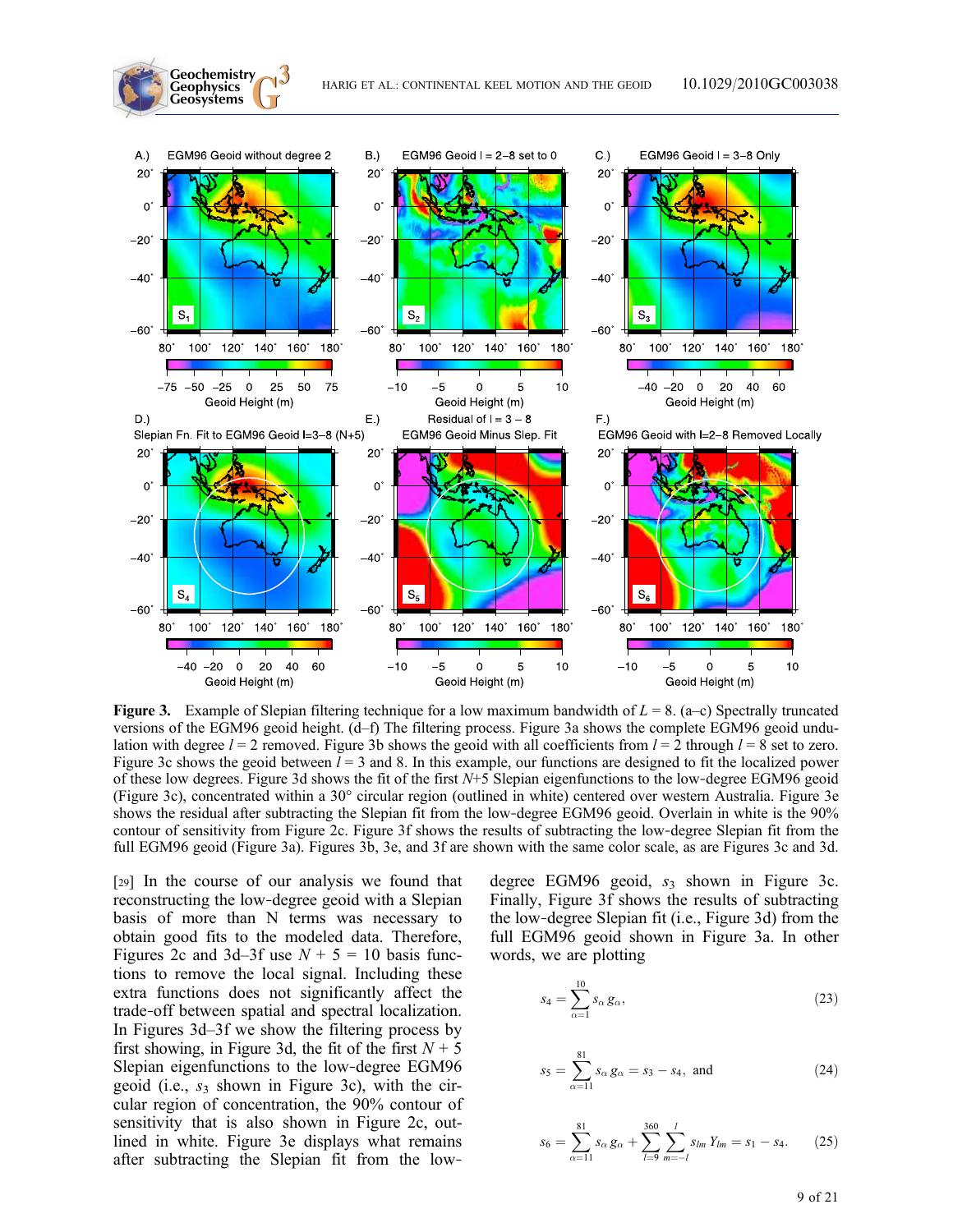

A comparison of  $s_2$  and  $s_6$  in Figures 3b and 3f, which are shown using the same color scale, shows the changes due to the regional subtraction of low‐ degree signal. These changes include some subtle changes in geoid height such as slightly broader and larger positive anomalies in northwestern Australia, and broader negative anomalies along the southwestern coast of Australia. This comparison shows the difference between what would be the "traditional" all‐spectral and the optimized "Slepian" spatiospectral approach to removing the regional low‐degree contributions to the geoid.

[30] In conclusion, spatiospectral filtering allows us to examine the geoid in and around Australia without being biased by power in the  $0 \rightarrow L$  degree range that mostly arises from regions outside of Australia. The resulting geoid anomalies from this analysis in the Australian region show a distinct feature with negative and positive anomalies of amplitude of ∼10 m in the southern and northern parts of Australia, respectively (Figure 3f). Such regional geoid anomalies are used in this study to constrain mantle viscosity structure.

# 5. Three‐Dimensional Numerical **Results**

[31] We performed calculations using the keel shown in Figure 2a and varied the viscosity of the asthenosphere. From the vertical normal stress field we calculate the dynamic topography at the surface (Figure 4a) and at the core-mantle boundary, which is then used to calculate surface geoid anomalies (Figure 4b). As upper mantle viscosity is varied, the spatial patterns of topography and the geoid remain roughly the same while the magnitude fluctuates. At the leading edge of the keel, vertical normal stresses cause positive dynamic topography at the surface while near the trailing edge of the keel the reverse is true, with negative dynamic topography at the surface. The resulting geoid anomaly is also positive at the leading edge of the keel and negative at the trailing edge. Some asymmetry also results due to the shape of the lithospheric keel.

[32] While the example model outputs shown in Figures 4a and 4b have yet to be filtered, a similar pattern is seen to occur in the observed geoid after locally removing long wavelengths (Figure 3f). In both modeled and observed fields, broad positive geoid anomalies occur along the coast of northwestern Australia, and broad negative anomalies along the southwestern coast. We explore this behavior further later, but this initial observation provides context for some of our model results.

# 5.1. Two‐Layered Mantle

[33] The primary descriptor of our model results is the magnitude of the dynamic geoid anomaly. In a two‐layer mantle with a division at 670 km depth (Figure 4c), the anomaly magnitudes vary with the thickness and viscosity of the channel below the keel. When the viscosity of the entire mantle is uniform (Figure 4c, dashed line), the channel below the keel is effectively very thick, and the magnitude of the dynamic geoid anomaly (Figure 4c) is relatively small (contours indicate the maximum geoid anomalies reached). As upper mantle viscosity decreases, this channel effectively gets thinner as deformation concentrates in the upper mantle, and the geoid anomaly increases. This increase continues until the viscosity contrast reaches approximately 1:33 (third row of squares below dashed line). Eventually the low viscosity of the upper mantle is the dominant property, reducing stress and geoid magnitudes. This is similar to what we observed from the simple analytical models plotted in Figure 1b.

# 5.2. Three‐Layered Mantle

[34] In a three-layered mantle, the general results from two‐layer models remain valid. For a constant lower mantle viscosity  $(3 \times 10^{22} \text{ Pa s in Figure 4d})$ , when upper mantle  $(\leq 400 \text{ km depth})$  viscosity is reduced relative to the transition zone (between 400 and 670 km depth), geoid anomalies initially increase as more flow is concentrated in the upper mantle. As upper mantle viscosity is decreased further, the dynamic geoid anomalies are eventually reduced as the low viscosity reduces stress magnitudes. The effect of the weak channel is also apparent here more explicitly. In Figure 4d, the diagonal dashed line is for an upper mantle and transition zone that have equal viscosities, which corresponds again to a two‐layer system with division at 670 km depth. Alternatively, the vertical dashed line denotes cases where the transition zone and lower mantle are isoviscous. This represents a two‐layer system with division at 400 km depth. Cases near the division at 400 km generally result in larger anomaly magnitudes, except for two regions: (1) when mantle viscosity is nearly uniform (top right of Figure 4d) the channel is thick enough to dominate subtle changes in viscosity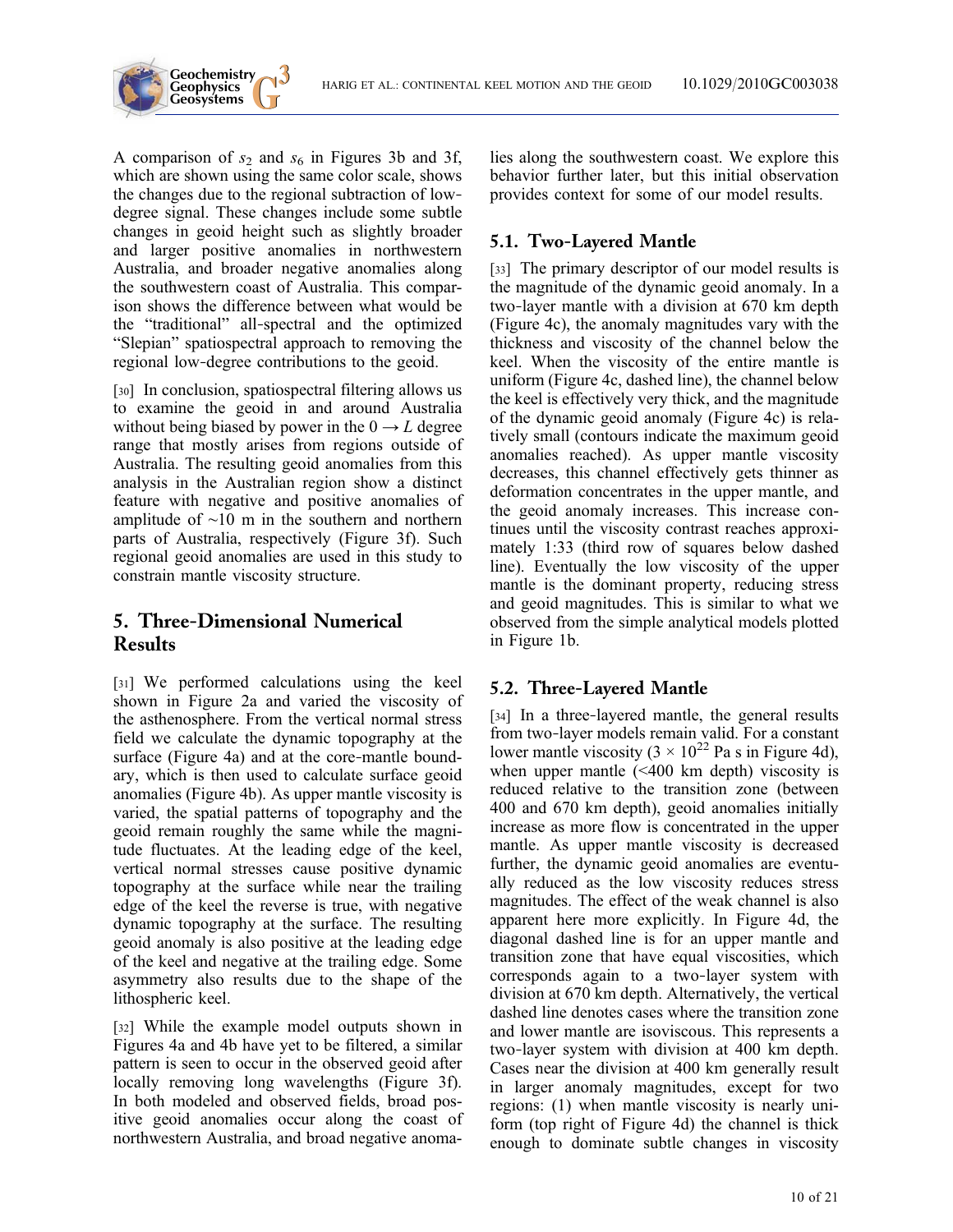

**Figure 4.** Examples of model output. (a) Example dynamic topography at the surface for a calculation with  $\eta_{LM}$  =  $3 \times 10^{21}$  Pa s and  $\eta_{LM}$  =  $3 \times 10^{20}$  Pa s. The colored topography anomalies are scaled to a  $3 \times 10^{22}$  Pa s,  $\eta_{TZ} = 3 \times 10^{21}$  Pa s, and  $\eta_{UM} = 3 \times 10^{20}$  Pa s. The colored topography anomalies are scaled to a surface velocity of 1 cm/yr. The surface velocity vector is aligned with the plate motion vector north. In solid white we show the 90% contour of filter sensitivity from Figure 2c. In dashed white we show the outline of the Australian keel (where thickness >100 km) determined from the CUB2.0 model. (b) Example dynamic geoid anomalies at the surface from the same calculation, also scaled to 1 cm/yr of surface motion. (c–e) Contoured magnitudes of unfiltered model geoid anomalies in m, scaled to the Australian surface motion of 8.267 cm/yr. Magnitude simply represents the difference between peak minimum and maximum anomaly (i.e., no pattern information, about 3.6 m in Figure 4b). Hollow squares show model individual runs. Figure 4c shows magnitudes in a two‐layered mantle with division at 670 km depth. Figure 4d shows magnitudes in a three‐layered mantle with divisions at 670 km and 400 km depth. Here the viscosity of the lower mantle is fixed at  $3 \times 10^{22}$  Pa s. Diagonal dashed line is where the upper mantle and transition zone have equal viscosity, equivalent to a twolayered mantle divided at 670 km depth. Vertical dashed line is where the transition zone and lower mantle have equal viscosity, equivalent to a two-layered mantle divided at 400 km depth. (e) Contoured magnitudes of unfiltered model geoid anomalies in m for different channel thicknesses. Lower mantle and transition zone viscosities are fixed at  $3 \times 10^{22}$  Pa s and  $3 \times 10^{21}$  Pa s, respectively. Horizontal dashed line shows where the upper mantle and transition zone are isoviscous.

structure and (2) when the viscosity of the weakest layer is low (bottom of Figure 4d), stress magnitudes are low enough that changing channel thickness results in an insignificant change to anomaly magnitude.

**Geochemistry Geophysics**

#### 5.3. Channel Flow

[35] Arguably, the controlling parameter of this process is not the absolute depth of the continental keel, but the thickness of the asthenospheric chan-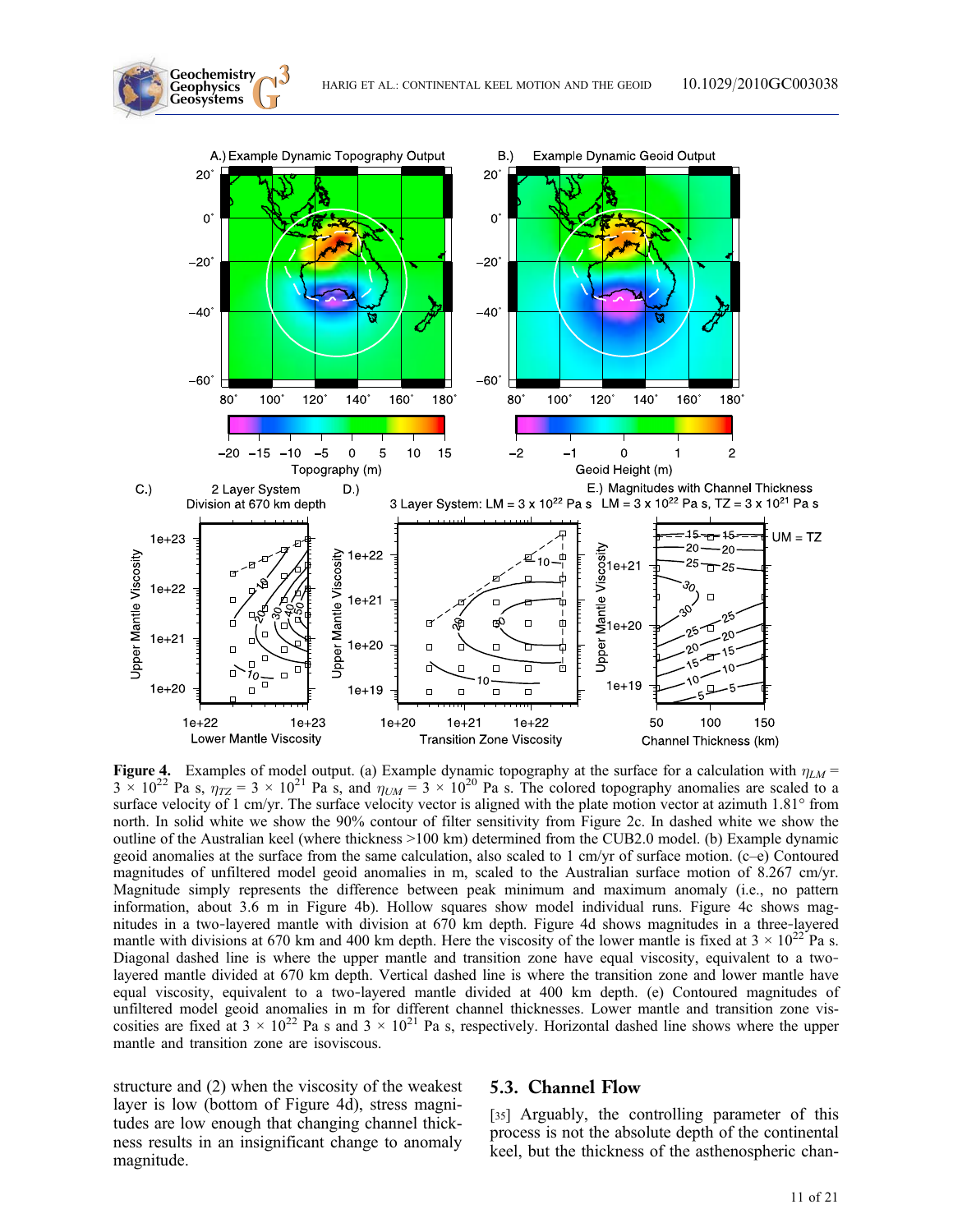

**Figure 5.** Mantle velocity at 200 km depth for two model cases. Vectors show horizontal velocity. Colors show vertical velocity, with positive values out of the page. The 10 cm/yr scale vector for horizontal motion is val Figures 5a–5c. Coastlines are outlined in white. In both cases,  $\eta_{LM} = 3 \times 10^{22}$  Pa s and  $\eta_{TZ} = 3 \times 10^{21}$  Pa s. The depths shown are at 200 km, and the black shape outlines the Australian continental lithosphere at case with asthenospheric viscosity  $\eta = 3 \times 10^{21}$  Pa s. (b) A case with asthenosphere viscosity  $\eta = 9 \times 10^{18}$  Pa s. (c) Similar velocity slice at 300 km depth from a global mantle flow model of Zhang et al. [2010]. Note the different scale for vertical velocity; magnitudes less than −5 cm/yr are black. (d) Vertical profile of velocity with depth for point in Figure 5c indicated by red dot (135°E, 25°S).

nel. Different keel thicknesses can combine with regional variations in the depths of upper mantle discontinuities to change the thickness of the asthenospheric channel below it [e.g., *Gilbert et al.*, 2001].

**Geochemistry Geophysics**

[36] Accordingly, we performed calculations varying the thickness and viscosity of this channel (Figure 4e). Once again, we contour the maximum resulting geoid anomalies. Channel thickness is varied by adjusting the depth to the asthenosphere– transition zone viscosity contrast to examine cases with 50 km, 100 km, and 150 km between this boundary and the keel bottom, while keeping the keel thickness at 300 km. Generally, an increase in channel thickness results in a smaller geoid anomaly, as expected. This change is smaller than one might expect, however, from a single‐layer model (equation (4)), or even a two-layered mantle (equation (6) and Figure 1), where pressure gradients are nonlinearly (e.g., cubically in uniform viscosity mantle models) related to channel thickness. Instead, in 3‐D it seems likely that this nonlinearity is offset by flow that passes relatively unconstrained around the sides of the keel region.

#### 5.4. Flow Field

[37] As a continental keel moves through a less viscous upper mantle we might expect the mantle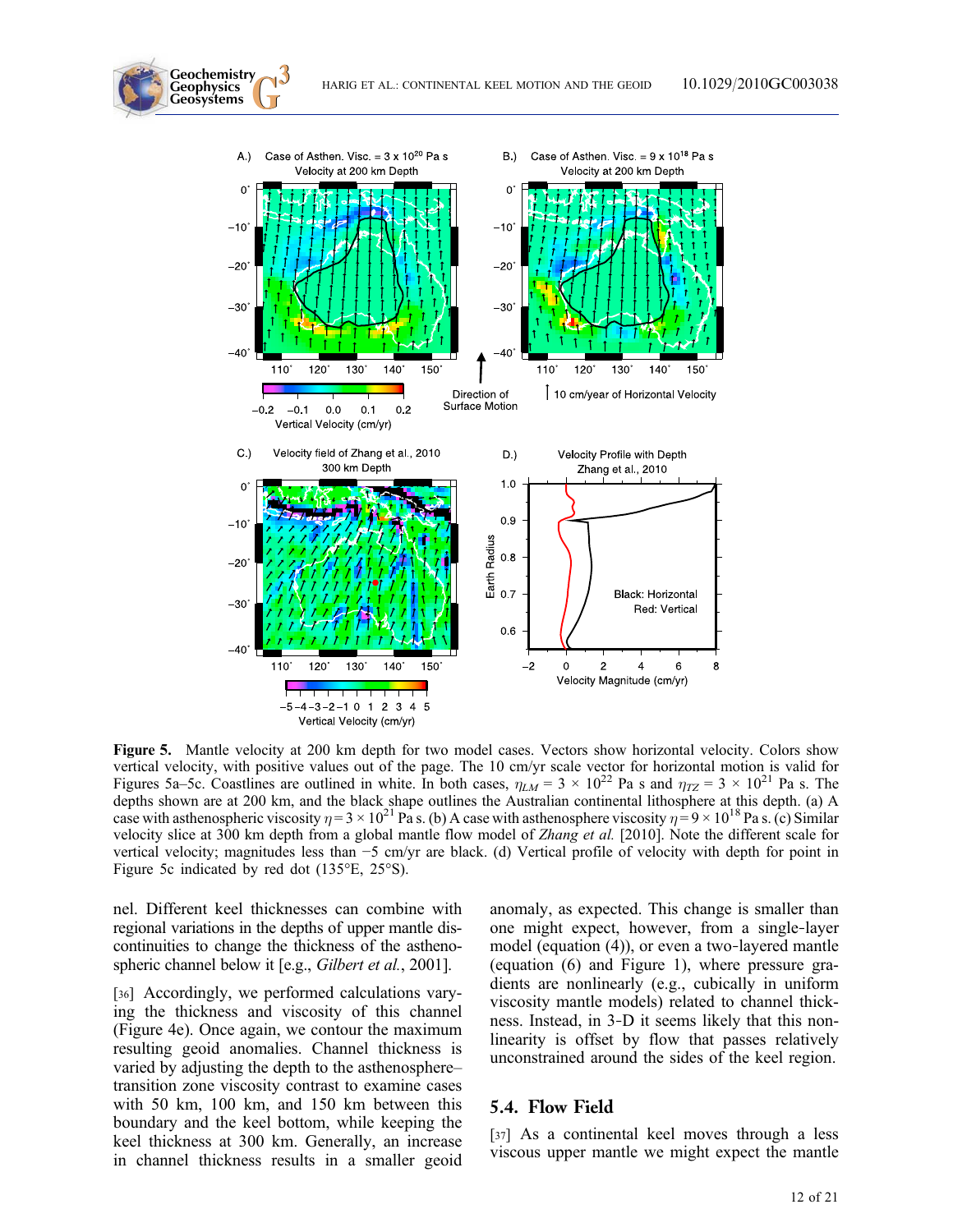

to deform horizontally around the sides of the keel [Fouch et al., 2000] or vertically, beneath the keel. The largest expected control on this deformation is the viscosity of the asthenosphere, and hence, in Figure 5, we show horizontal (vectors) and vertical velocity (colors) at a depth in the asthenosphere for two of our cases, one with moderate and one with low asthenosphere viscosity. Surprisingly, both cases are fairly similar.

[38] The case with moderate asthenospheric viscosity ( $\eta = 3 \times 10^{20}$  Pa s) displays very little variation of velocity with latitude (Figure 5a). This case also shows downgoing velocities at the leading, and rising velocities at the trailing edge of the keel, indicating that material predominantly flows beneath the keel rather than horizontally around it.

[39] While the case with lower asthenospheric viscosity ( $\eta = 9 \times 10^{18}$  Pa s) does show variation in the plane (Figure 5b), with velocity vectors deflected around the keel, these discrepancies do not exceed ten degrees from the azimuth of surface motion. This second case also has vertical velocities that are similar to those in the first case, but with somewhat more variability. It is not until asthenospheric viscosity is decreased even further that flow directions start to significantly deviate from the direction of plate motion.

[40] Since flow in the mantle could affect the net flow across the keel, or perhaps vertically beneath it, we examine the velocity field beneath Australia from a global mantle convection model [Zhang et al., 2010, case FS1]. The model, shown for the present day in planform in Figure 5c and in profile in Figure 5d, is the result of a time‐dependent calculation and includes both prescribed surface plate motion history and mantle buoyancy forces. The modeled horizontal motion in the mantle is broadly consistent with our own model assumptions: motion in the mantle, particularly in the high-viscosity lower mantle, is low relative to the motion at the surface and is a good representation of the net shear across the mantle. North of Australia, the vertical motion in the upper mantle is dominated by the subduction zones that have velocity magnitudes near −8 cm/yr. Under Australia there are several small‐scale downwellings below the lithosphere, which are likely due to sublithospheric small-scale convection aided by large plate motion [e.g., van Hunen et al., 2005]. Both types of vertical motion could influence the keel‐induced pressure gradient, and should therefore be taken into account when making interpretations.

# 6. Geoid Comparison With **Observations**

[41] To constrain the upper mantle viscosity structure we compare the dynamic geoid from our model calculations to the Earth's observed geoid. Since our data are localized spatially as well as spectrally, and because Earth's gravitational potential receives many different contributions across the spatial and spectral domains we apply the Slepian filtering technique discussed in section 4 to both model and observations before comparing them.

## 6.1. Two‐Layered Mantle

[42] We begin by comparing geoids from our twolayer models with the observed geoid. We calculate the misfit by finding the 2‐D absolute value of the error per measurement as

$$
\text{Misfit} = \frac{1}{n} \sum_{i=1}^{n} |\text{obs}_i - \text{model}_i| \tag{26}
$$

where  $obs<sub>i</sub>$  is an observed geoid measurement at a specific location, model, is a model geoid measurement at the same location, and  $n$  is the total number of values compared (which is identical in every case studied). Misfit is calculated within a subregion that includes our largest‐amplitude model geoid anomalies (Figure 6a, dashed rectangle), excluding areas where model anomalies are low. This area covers both continental and oceanic parts of the Australian region. If we were to examine a null model, equation (26) will produce a misfit that represents the inherent power of the observed field, approximately 3 m. For our cases, models with misfit values below this fit the observed field better than a null model.

[43] When inspecting misfit for a two-layered mantle (Figure 7a), three scenarios emerge. First, a model that produces minimal dynamic geoid anomalies, such as a uniform mantle of viscosity  $2 \times 10^{22}$  Pa s, will produce a misfit around 3 m. Second, a model that reproduces the observed field results in a minimum misfit. This can be seen in model case A in Figures 6b and 6c, whose residuals remain fairly uniform from north to south and have small amplitudes. Finally, a model that produces very large geoid anomalies will overshoot the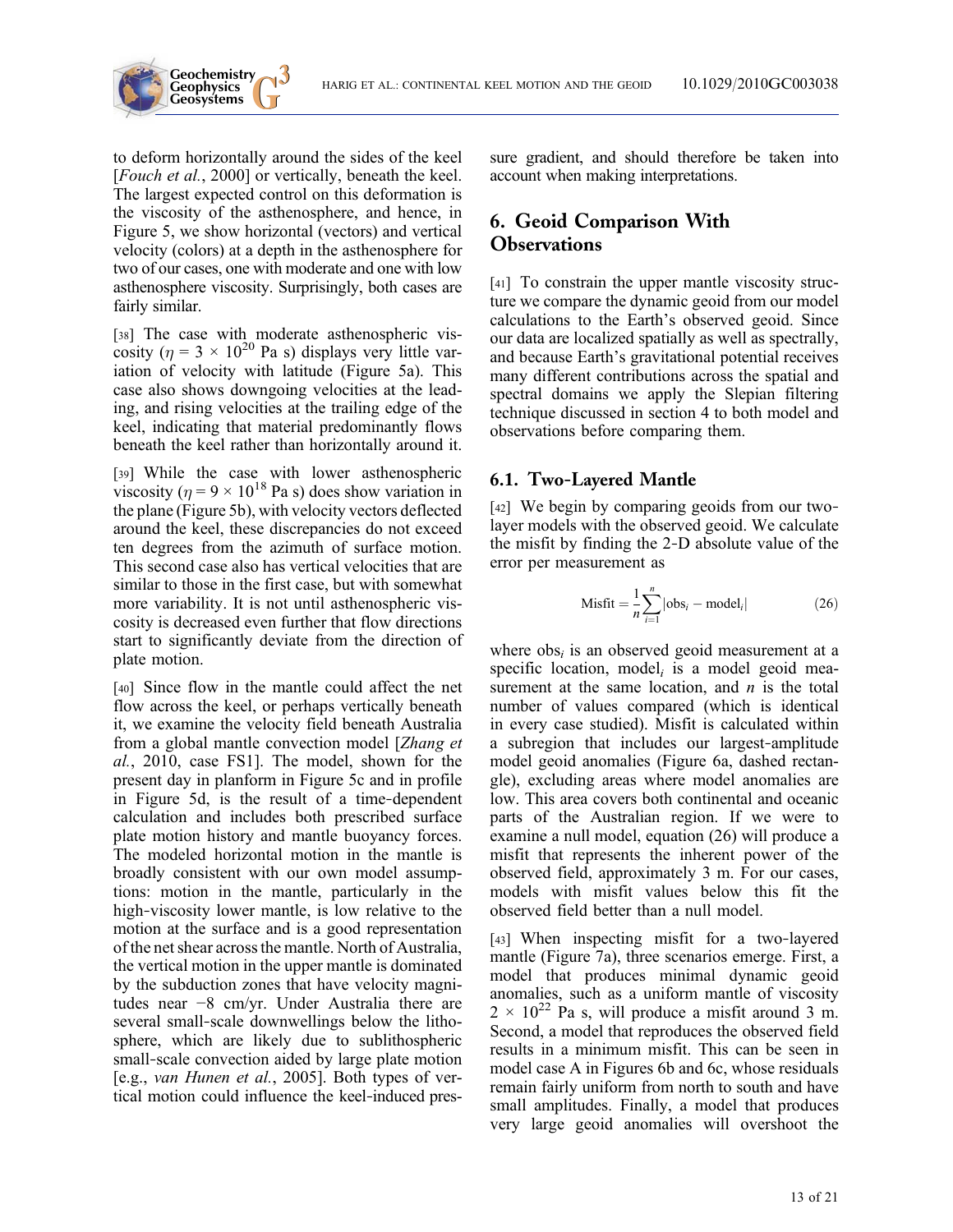

Figure 6. Example model fits. Example cases are denoted by red squares in Figure 7. Model cases A and B are for a two‐layered mantle, while case C is from a three‐layered mantle. Model cases are subtracted from the observed geoid field within the dashed white box, yielding the plots of residuals. The dashed white box also marks the area used for calculating misfit. All geoid fields are plotted using the same  $\pm 10$  m scale. (a) Filtered observed geoid field. (b) Filtered model geoid from case A for a two-layered mantle. (c) Residual for case A. (d) Filtered model geoid from case B for a two‐layered mantle. (e) Residual for case B. (f) Filtered model geoid from case C for a three‐layered mantle. This example is similar to case A, and a residual is not shown.

apparent signal in the observed field (model case B in Figures 6d and 6e). While the average magnitude of this misfit is of the same order as that from a model with null signal, upon inspection it is clear that the positive‐negative north‐south signature of the residual has reversed.

**Geochemistry Geophysics**

[44] The misfit for a two-layered mantle reaches an absolute minimum when the lower mantle viscosity  $\eta_{LM} = 5.3 \times 10^{22}$  Pa s and the upper mantle<br>viscosity is about 20 times smaller  $n_{LM} = 2.75 \times$ viscosity is about 20 times smaller,  $\eta_{UM} = 2.75 \times 10^{21}$  Pa s. It is clear from Figure 7a, though that  $10^{21}$  Pa s. It is clear from Figure 7a, though, that there is a broad region with misfits near the minimum where models can be considered acceptable. The trade‐off between effective channel thickness and upper mantle viscosity implies that models with viscosity increases from the upper to the lower mantle with ratios between 3 and 300 could be considered supported by the data. In a twolayered mantle, the viscosity jump between the upper and lower mantle cannot therefore be sufficiently constrained.

#### 6.2. Three‐Layered Mantle

[45] In a three-layered mantle, we fix lower mantle viscosity and plot how misfit varies for different viscosities of the upper mantle and transition zone (Figures 7b and 7c). As described earlier, when a weak upper mantle layer is introduced, dynamic geoid anomalies can increase. Here, this means that we should expect more variation in the pattern of misfit depending on the viscosity structure.

[46] When lower mantle viscosity is  $2 \times 10^{22}$  Pa s (Figure 7b), the dynamic geoid anomalies generally have low magnitudes. The minimum misfit suggests a structure that maximizes the dynamic geoid signal. Thus a structure with an upper mantle viscosity of  $1-2 \times 10^{20}$  Pa s (about 100 times weaker than the lower mantle) and a transition zone viscosity of  $3-10 \times 10^{21}$  Pa s is preferred.

[47] At lower mantle viscosities higher than  $2 \times$ 1022 Pa s, overall anomaly magnitudes increase, e.g., to the values already shown in Figure 4d, and the misfit pattern becomes more intricate (Figure 7c).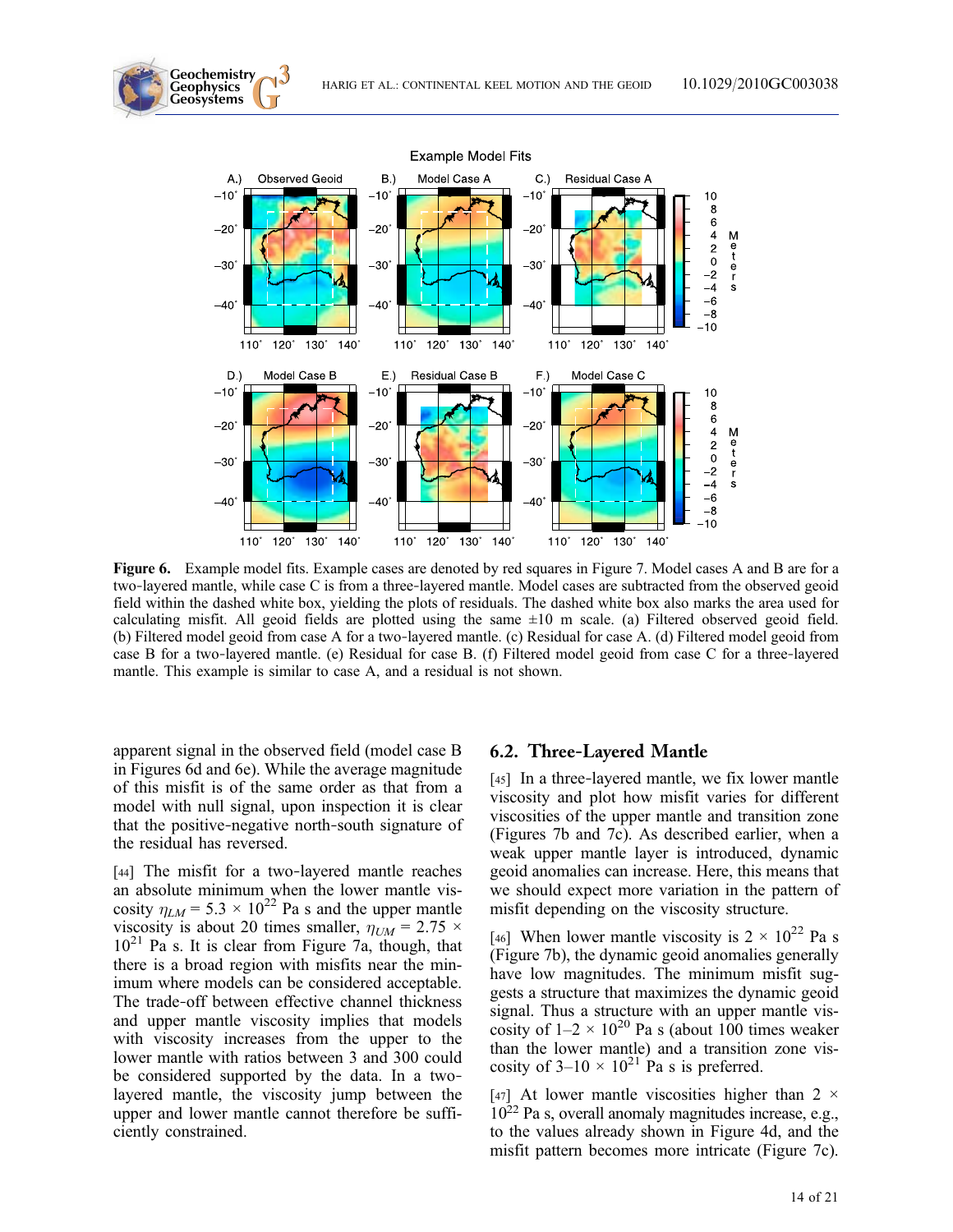

Figure 7. Color-shaded images of misfit between filtered model cases and observed geoid. Hollow squares identify model runs. The background observed geoid field has a mean power of about 3.1 m. Therefore, the misfit between the observed field and a model with no (zero) geoid anomaly would be about 3.1 m. This occurs when upper mantle viscosity is very low  $(<10^{19}$  Pa s). Other instances of misfit about 3.1 m occur when model signal is roughly twice the power (i.e., the model signal overshoots the observed signal, resulting in a residual with power equivalent to the original observed field). (a) Model misfits for a two‐layered mantle with division at 670 km depth. Red squares A and B denote cases shown in Figure 6. (b) Model misfits for a three‐layer mantle with lower mantle viscosity held fixed at  $2 \times 10^{22}$  Pa s. (c) Model misfits for a three-layer mantle with lower mantle viscosity fixed at  $3 \times 10^{22}$  Pa s. Red square denotes case C shown in Figure 6. (d) Model misfits for a three-layered mantle for varying channel thicknesses. Channel thickness is determined by varying the depth to the upper mantle–transition zone viscosity discontinuity. Lower mantle and transition zone viscosities are fixed at  $3 \times 10^{22}$  Pa s and  $3 \times 10^{21}$  Pa s, respectively. Dashed line indicates where the upper mantle and transition zone are isoviscous.

Regions of lowest misfit generally occur when  $\eta_{UM}$  < 10<sup>20</sup> Pa s. For the cases shown where  $\eta_{LM}$  = 3 × 10<sup>22</sup> Pa s, the absolute minimum misfit occurs when  $\eta_{TZ} = 2.7 \times 10^{22}$  Pa s and  $\eta_{UM} = 7.9 \times 10^{19}$  Pa s, but the region of misfits near this

**Geochemistry Geophysics**

> minimum is in fact quite broad. If we examine only the cases with misfits <1.8 m (the darkest shades of blue in Figure 7c), we can make some interesting further observations about the best fitting viscosity structure. In each of these cases there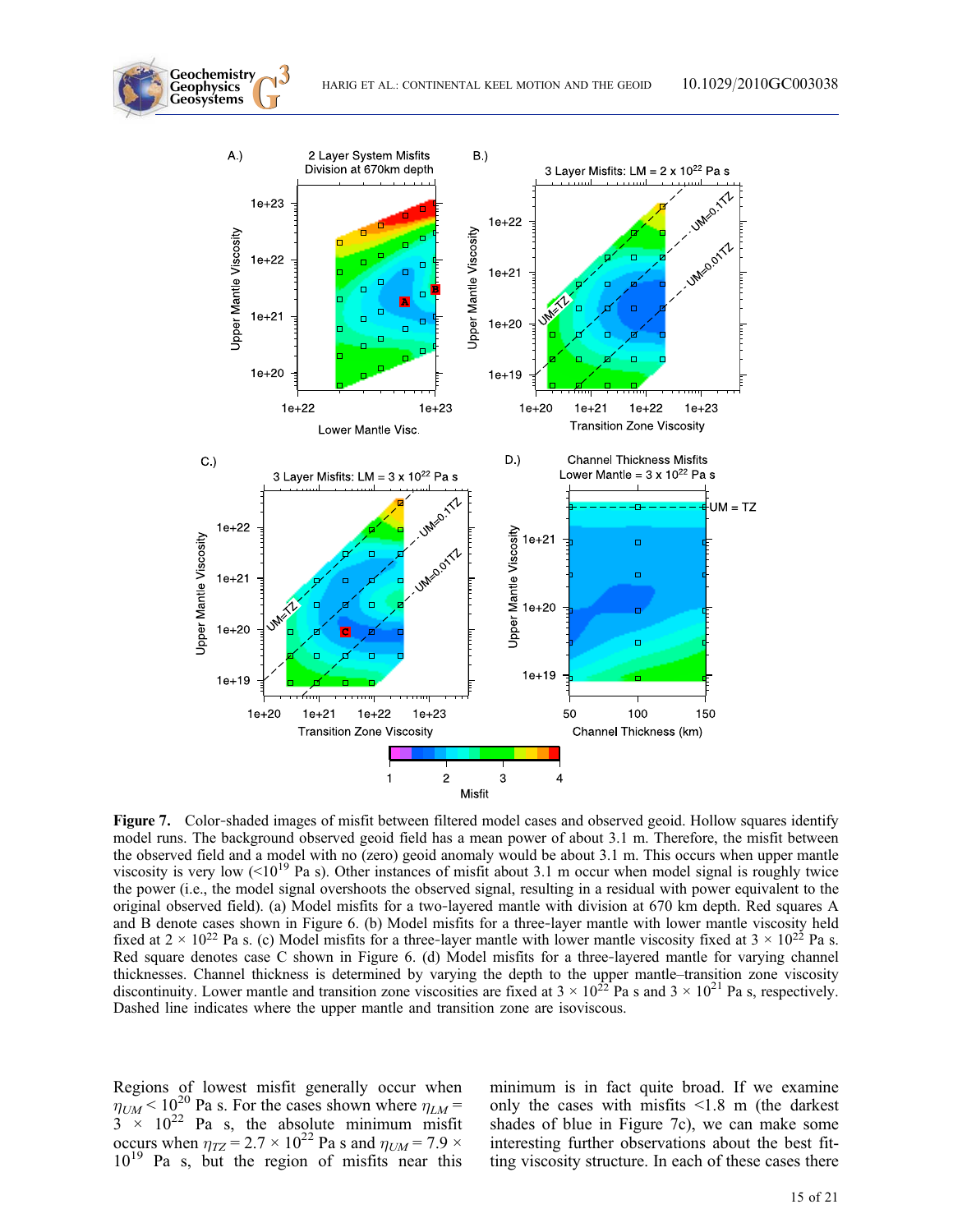

is a factor of ∼300 between the viscosities of the lower and upper mantle. Meanwhile, the viscosity of the transition zone varies over an order of magnitude, indicating that it is less important once the upper mantle is sufficiently weak. We show such a model case with three layers that has a low misfit (<1.8 m, see Figure 7c) in Figure 6f (model case C). While the pattern of the model signals remains fairly consistent between the two and three‐layered cases, the changes in amplitude cause the best fits to shift to lower upper mantle viscosities.

[48] Finally, we examine the effects of the thickness of the asthenospheric channel on the model geoid using a set of calculations in which asthenospheric viscosity and channel thickness are varied while transition zone and lower mantle viscosities are fixed at  $3 \times 10^{21}$  Pa s and  $3 \times 10^{22}$  Pa s, respectively (Figure 7d). The misfit in these models is less sensitive to asthenospheric channel thickness than one might expect from the single‐layer analysis (equation (4)). This confirms the finding that lateral flow of mantle material around the sides of lithospheric keels plays a role in the upper mantle.

# 7. Discussion

## 7.1. Constraints on Mantle Viscosity Structure

[49] Two classic methods to study mantle viscosity make use of observations associated with postglacial rebound, and long‐wavelength geoid anomalies. Generally, in studies of postglacial rebound, the Earth's response to surface loads is modeled and fit to observations such as relative sea level histories [Peltier, 1976; Wu and Peltier, 1982; Mitrovica, 1996; Simons and Hager, 1997; Peltier, 1998; Mitrovica et al., 2007] or time-varying gravity anomalies from the Gravity Recovery and Climate Experiment (GRACE) [Paulson et al., 2007a; Tamisiea et al., 2007]. In some long-wavelength studies, geoid anomalies from the mantle's internal density variations, which depend on the viscosity structure, are compared to the observed geoid [e.g., Hager and Richards, 1989]. While studies of longwavelength geoid anomalies have suggested a lower mantle that is significantly more viscous than the upper mantle [e.g., Hager, 1984; Ricard et al., 1984; Hager and Richards, 1989], the results of postglacial rebound studies are not always consistent among themselves, with some suggesting a more uniform mantle viscosity [e.g., *Peltier*, 1998], and others also arguing for a lower mantle that is significantly stronger than the upper mantle [e.g.,

Lambeck et al., 1990; Han and Wahr, 1995; Simons and Hager, 1997; Mitrovica and Forte, 2004]. Using relative sea level change and GRACE time‐varying gravity data, Paulson et al. [2007a, 2007b] recently showed that the inconsistency among the postglacial rebound studies owes to the poor depth resolution of the observations. In particular, Paulson et al. [2007a] showed that if the mantle is divided into two layers with division at 670 km depth, viscosity models that have ~5 × 10<sup>19</sup> Pa s and ~5 × 10<sup>22</sup> Pa s for the upper and lower mantle, respectively, produce fits to both data types that are similar to those of a viscosity model with  $5.3 \times 10^{20}$  Pa s for the upper and  $2.3 \times 10^{21}$  Pa s for the lower mantle.

[50] The main objective of this study has been to seek additional constraints on upper mantle viscosity by examining the gravity anomalies caused by the pressure difference associated with moving Australian continental lithosphere, a thick keel plowing through the mantle. Our study therefore represents a new method to constrain the viscosity structure of the mantle. We found that modeled geoid anomalies caused by a moving continental lithosphere with a keel show remarkable similarities to the observations, with negative and positive geoid anomalies in southern and northern Australia, respectively. Assuming that such geoid anomalies are indeed caused by the pressure difference induced by the keel's motion, we have shown that geoid anomalies, when properly filtered to account for localized, long‐wavelength effects, can provide useful constraints on mantle viscosity.

[51] If the mantle is divided at 670 km depth into two layers, the geoid in Australia is best explained by a mantle viscosity structure with  $2.75 \times 10^{21}$  Pa s and  $5.3 \times 10^{22}$  Pa s for the upper mantle and lower mantle, respectively, a factor of 20 increase. However, this viscosity structure does not appear to be consistent with the relative sea level and GRACE data as shown by Paulson et al. [2007a]. This difficulty can be resolved by introducing an additional layer or weak asthenosphere from the base of the lithosphere to 400 km depth. We found that such a weak asthenosphere tends to amplify the effects of a continental keel. With our three‐ layer models, and fixing lower mantle viscosity to values between 2 and  $3 \times 10^{22}$  Pa s, we found that upper mantle viscosity (i.e., above 400 km depth) needs to be ~10<sup>20</sup> Pa s, or ~300 times weaker than the lower mantle, in order to reproduce the geoid anomalies in Australia. Interestingly, this viscosity structure is generally permissible by the relative sea level and GRACE data, as shown by Paulson et al. [2007a]. However, our result depends on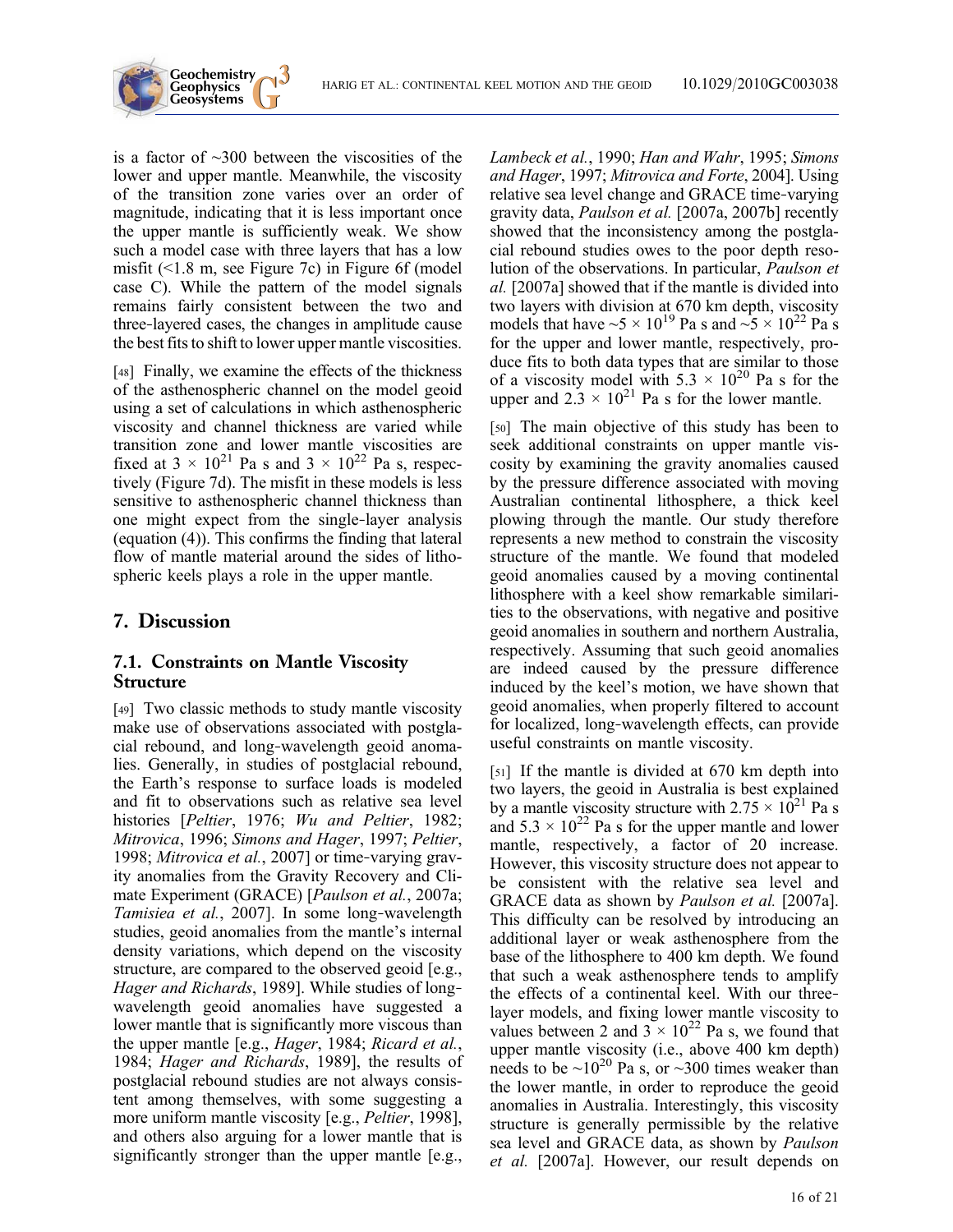



the magnitude of lower mantle viscosity. If the lower mantle is too weak  $(10^{22}$  Pa s or less), the geoid produced by the keel is too small to explain the observations. Therefore, our study suggests that future geodynamics studies (e.g., on mantle structure, heat transfer, and mantle mixing) and mantle rheology should consider the possibility of relatively high lower mantle viscosity of  $2-3 \times$  $10^{22}$  Pa s.

[52] Recently, Conrad and Behn [2010] used seismic anisotropy and lithospheric net rotation to constrain model viscosities for the asthenosphere (down to 300 km depth in their models) and the transition zone (between 300 km and 670 km depths) to be  $0.5-1 \times 10^{20}$  Pa s and  $0.5-1 \times 10^{21}$  Pa s, respectively, while the lower mantle viscosity is fixed at  $5 \times 10^{22}$  Pa s. Considering the difference between our models in dividing the viscosity layers, the viscosities for the upper mantle above 670 km depth from our study are quite similar to those of Conrad and Behn [2010]. However, these authors did not explore the dependence of their models on lower mantle viscosity.

# 7.2. Relevance to Other Continental Keels

[53] The first-order controls on upper mantle pressure gradients in our calculations are the viscosity structure of the mantle and the magnitude of surface velocity. In addition to these primary controls, a set of secondary factors can influence the dynamic topography at the surface to a lesser extent. Our calculations are for a fixed keel size. If the length of the keel is increased (in the direction of surface motion) then the distance between positive and negative dynamic topography will increase, and more power of the geoid anomaly will be at longer wavelengths. If the keel's width is increased (perpendicular to surface motion) then dynamic anomalies widen as well. In this instance magnitudes of dynamic topography will also be larger since a wider keel displaces more mantle as it moves.

[54] One of the unique features of the Australian keel is its asymmetry in the direction of surface motion (Figure 2a). From the thickest part of the lithosphere (at about 130° longitude) to the east, the lithosphere quickly thins, coincidentally with the decrease in crustal age [Simons and van der Hilst, 2002]. To the west this transition is more gradual and tends to follow the boundary between continental and oceanic crust (along the western coast). The effect of this asymmetry is most easily seen in the positive dynamic topography at the leading edge of the keel (Figure 4a). Such a shape in other keels could result in unique dynamic geoid anomalies. A unique geoidal pattern would help distinguish pressure‐induced anomalies from other processes that could be acting on keel edges such as small‐scale or edge‐driven convection [e.g., King and Ritsema, 2000; Conrad et al., 2010].

[55] Several cratonic regions, such as North America, western Africa, and Siberia [Artemieva, 2009], have lithospheric keels as thick as Australia (>250 km). If keel‐induced pressure effects could be observed for these regions this could provide additional constraints on mantle viscosity. Each of these regions has relatively slow surface motion that could make it difficult, however, to detect dynamic signals as we did in our analysis. We performed our analysis for Australia because its large surface motion makes it the most likely to show these effects. The keels in western Africa and Siberia have surface speeds below about 2 cm/yr [Gripp and Gordon, 2002], so to first order the geoidal anomalies would have much reduced magnitude. While also having low surface speeds of roughly 3 cm/yr, the North American keel could still have detectable anomalies due to its larger keel size.

# 7.3. Seismic Anisotropy

[56] Viscous deformation in the upper mantle is dominated by the rheology of its most dominant mineral, olivine [Karato and Wu, 1993]. This deformation aligns elastically anisotropic olivine crystals [e.g., *Verma*, 1960] in a lattice-preferred orientation [McKenzie, 1979; Ribe, 1989] in the upper mantle, an effect that is regularly studied seismologically [e.g., Hess, 1964; Forsyth, 1975; Long and Silver, 2009]. Because of this relationship, observations of seismic anisotropy can be used to constrain geodynamic models of mantle flow [e.g., Conrad et al., 2007]. In practice, complexities such as the strain history [e.g., Ribe, 1992], "frozen" lithospheric anisotropy [e.g., Silver, 1996; Savage, 1999; Silver et al., 2001], the presence of water [Jung and Karato, 2001], grain boundary effects [e.g., Zhang and Karato, 1995], and so on, mean that such constraints are fraught with uncertainty [e.g., Savage, 1999; Kaminski and Ribe, 2001; Becker et al., 2006]. However, the first‐order approach of inferring from the direction of seismic anisotropy the direction of mantle flow has been fruitful, elucidating, for example, patterns of flow around hot spots or underneath oceanic plates [e.g., Becker et al., 2003; Behn et al., 2004; Walker et al., 2005].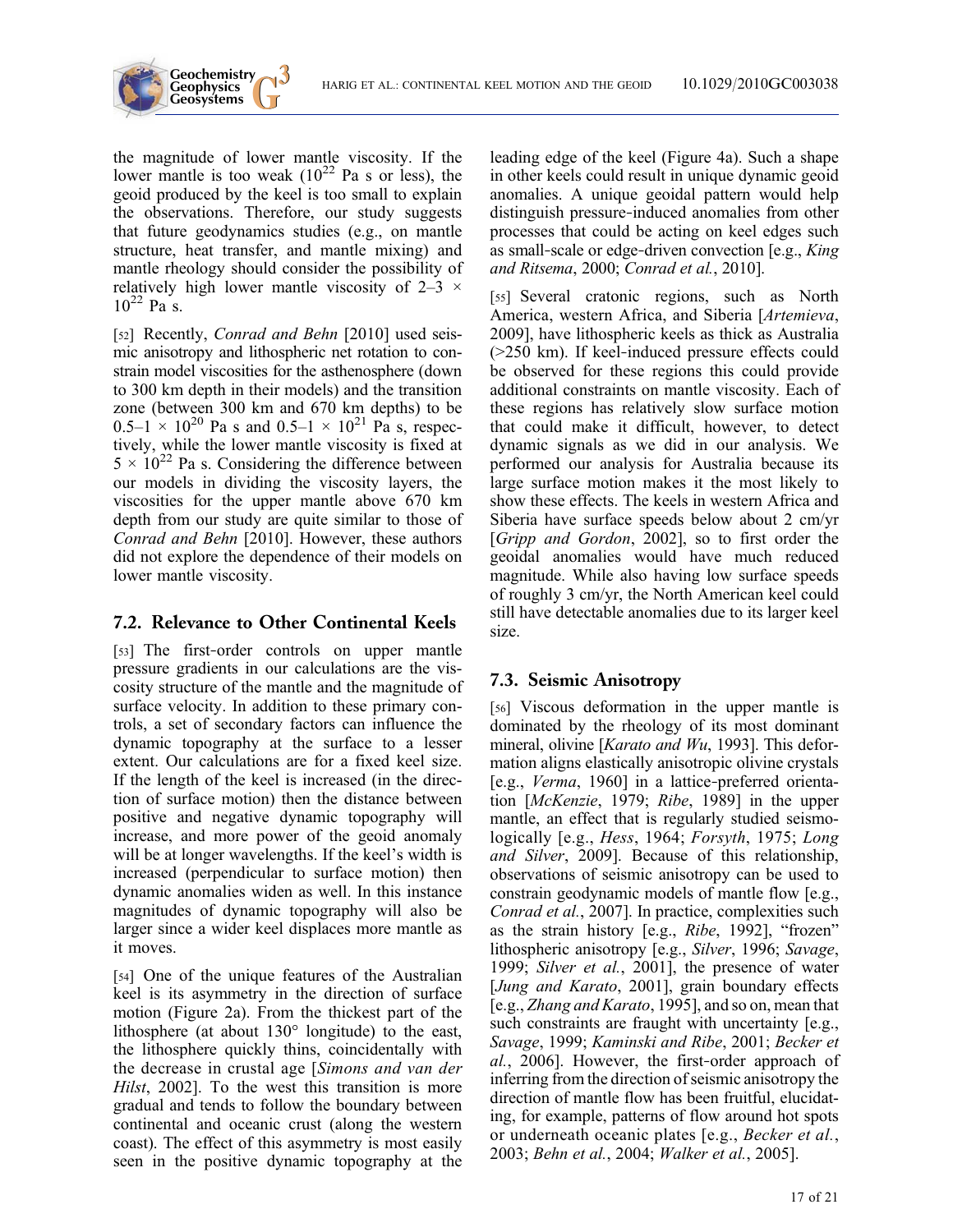

[57] Our own results for Australia can be brought to bear on this relationship, by examining our instantaneous flow field velocities in the context of published regional studies of seismic anisotropy, recently summarized by Fouch and Rondenay [2006]. Generally, body wave measurements made at seismic stations correlate with the large‐scale structure at the surface, suggesting strong lithospheric anisotropy [Fouch and Rondenay, 2006]. Surface wave analyses, which provide better constraints on the variation of anisotropy with depth, have been conducted throughout the Australian continent in the past decade [e.g., Debayle, 1999; Debayle and Kennett, 2000a, 2000b; Simons et al., 2002, 2003; Debayle et al., 2005]. Australia and North America have both been found to have significant (about 2%) azimuthal anisotropy at or below 200 km depth [e.g., Debayle et al., 2005; Marone and Romanowicz, 2007]. This deep anisotropy (below 150 km) mostly correlates with present‐ day plate motion [e.g., Simons et al., 2002; Simons and van der Hilst, 2003; Debayle et al., 2005].

[58] As mentioned earlier, we might expect mantle flow to deflect around a continental keel. Based on the pattern of observed shear wave splitting measurements, *Fouch et al.* [2000] have suggested this is the case in North America. At depths of 150 km, Debayle and Kennett [2000a] found that anisotropy in western and central Australia aligns with north‐ south plate motion while eastern Australia displays azimuthal anisotropy that appears to follow the craton boundary. However, deformation akin to that suggested by the anisotropy does not occur in our models unless asthenospheric viscosity is very low (<9  $\times$  10<sup>18</sup> Pa s). Our results agree with the large majority of anisotropy measurements at these depths that align in the direction of surface plate motion [e.g., Debayle and Kennett, 2000b; Simons et al., 2003; Debayle et al., 2005], and suggests that return flow occurring beneath the keel is important.

## 8. Conclusions

[59] When continental keels are driven by imposed surface motion, pressure perturbations cause positive dynamic topography at the leading edge, and negative dynamic topography around the trailing edge of the keel. Depending on the viscosity structure of the mantle, this dynamic topography can be on the order of  $\pm 100$  m and the corresponding geoid anomalies can be on the order of  $\pm 10$  m.

[60] When filtered to remove localized longwavelength anomalies using a technique developed using Slepian functions, the Australian geoid clearly displays the expected pattern, with positive and negative anomalies of about 10 m amplitude at the leading and trailing edges of the craton, respectively. Our model results agree with the observations: assuming that the signal is indeed caused by the dynamic motion of the keel, we are able to obtain constraints on the mantle viscosity structure below the continent.

[61] Dynamic topography produced by motion of a continental keel depends strongly on the effective thickness and viscosity of the asthenosphere, where most of the horizontal motion occurs. For a two‐layered mantle with a division at 670 km, decreasing upper mantle viscosity can increase dynamic topography if viscosities are large enough. The minimum misfit between the modeled and observed geoid occurs when  $\eta_{LM} = 5.3 \times 10^{22}$  Pa s<br>and  $\eta_{LM} = 2.75 \times 10^{21}$  Pa s. However, these visand  $\eta_{UM} = 2.75 \times 10^{21}$  Pa s. However, these vis-<br>cosities annear too large compared with nostalacial cosities appear too large compared with postglacial rebound studies. This suggests that radial mantle viscosity variations are not fully captured by two‐ layer models.

[62] In a three-layer mantle, misfit patterns become more complex as lower mantle viscosity is increased. For a lower mantle viscosity  $\eta_{LM} = 3 \times$  $10^{22}$  Pa s, the minimum misfit occurs when the upper mantle viscosity  $\eta_{UM}$  = 7–10 × 10<sup>19</sup> Pa s, a factor of about 300 smaller than that of the lower mantle, while the transition zone viscosity  $\eta_{TZ}$  may vary between  $10^{21}$  and  $10^{22}$  Pa s. Such a viscosity structure is not inconsistent with postglacial rebound studies. Since our results are sensitive to lower mantle viscosity, they also suggest that a relatively high lower mantle viscosity should be considered in future geodynamic studies.

# **Notation**

A area of geographical region of interest.

 $D_{lm,l'm'}$  spatiospectral localization kernel.

- d thickness of the lower mantle.
- d′ dimensionless thickness of the lower mantle.
- $F$  location far from keel for analytical treatment.
- $g_{\alpha}$  Slepian basis function on the unit sphere.<br> $g_{\alpha \ lm}$  spherical harmonic coefficients of the
- spherical harmonic coefficients of the Slepian function  $g_{\alpha}$ .
	- $h_0$  thickness of the upper mantle.
	- h thickness of the low-viscosity channel.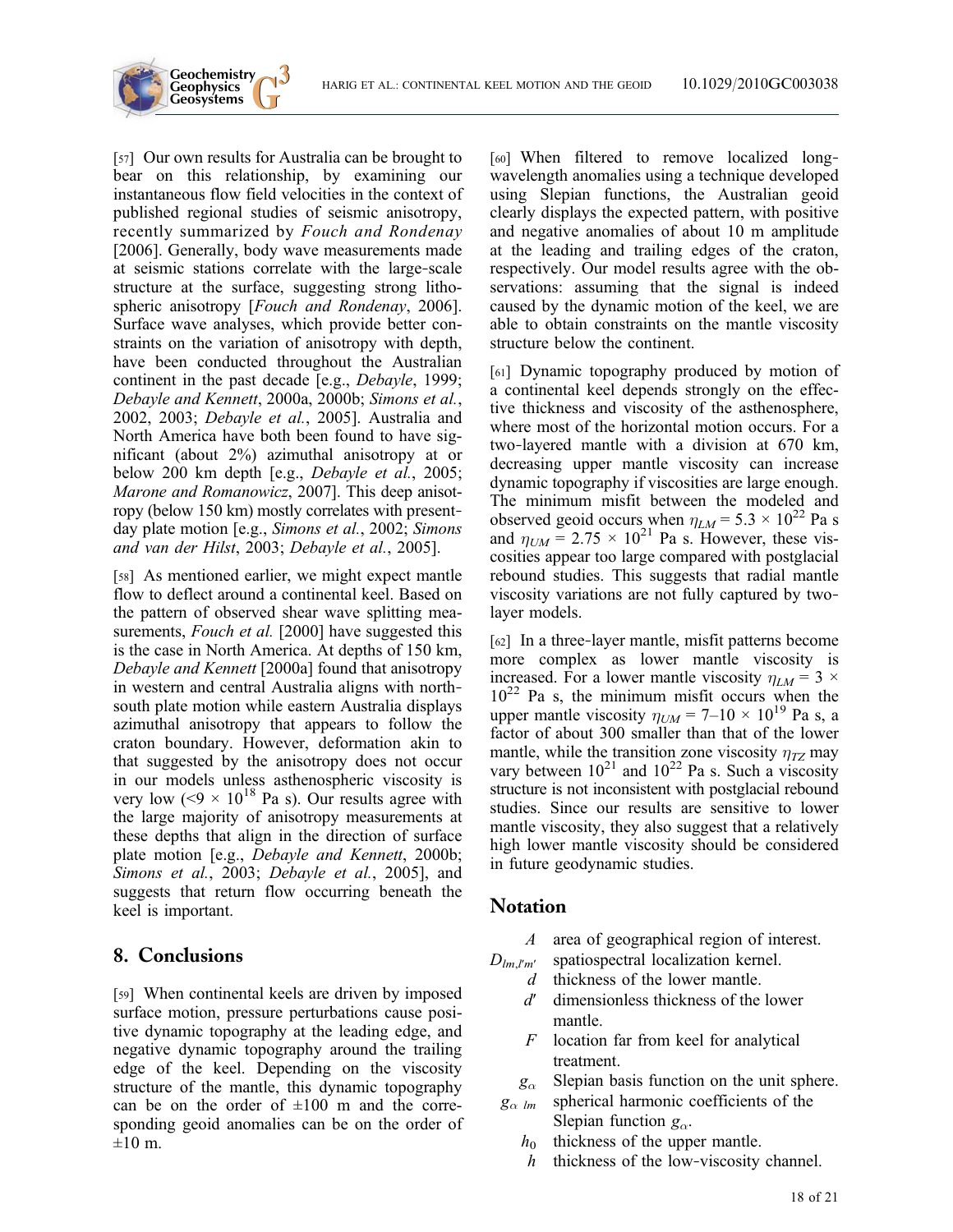

- h' dimensionless thickness of the lowviscosity channel.
- $K$  location under keel for analytical treatment.
- k thickness difference between keel and surrounding lithosphere  $(h_0 - h)$ .
- $k'$  dimensionless thickness difference between keel and surrounding lithosphere.
- L degree of bandlimit of geophysical signal.
- $L_{\text{max}}$  maximum degree of expansion of geophysical signal.
	- l degree of spherical harmonic.
	- m order of spherical harmonic.
	- N spherical Shannon number.
	- $n$  number of observations compared in misfit calculation.
	- p pressure.
	- p′ dimensionless pressure.
	- R spatial region of interest.
	- s scalar geophysical function on the unit sphere.
	- $s_{lm}$  spherical harmonic coefficients of the function s.
	- $s_{\alpha}$  Slepian basis coefficients of the function s.<br>
	u horizontal component of velocity.
	- horizontal component of velocity.
	- v velocity vector.
	- x horizontal coordinate.
	- x′ dimensionless horizontal coordinate.
	- $Y_{lm}$  spherical harmonic on the unit sphere.
	- z vertical coordinate.
	-
- $\eta$  viscosity (Newtonian).<br> $\eta_{UM}$  viscosity of the upper
- $\eta_{UM}$  viscosity of the upper mantle.<br> $\eta_{TZ}$  viscosity of the transition zone  $\eta_{TX}$  viscosity of the transition zone.<br> $\eta_{LM}$  viscosity of the lower mantle.
- - M viscosity of the lower mantle.<br>  $\gamma$  ratio of viscosities between ma  $\gamma$  ratio of viscosities between mantle layers.<br>  $\lambda$  Slepian eigenvalues, or the fraction of sig-
	- Slepian eigenvalues, or the fraction of signal energy concentrated locally.
	- $\Omega$  unit sphere.
	- $\phi$  longitude.
	- $\tau$  shear stress.<br>  $\Theta$  colatitudinal
	- colatitudinal radius of the region of interest.
- $\theta_0$  colatitude.

# Acknowledgments

[63] This research was supported by the David and Lucile Packard Foundation and the National Science Foundation. We thank Nan Zhang for providing the data presented in Figures 5c and 5d. Helpful reviews by Clint Conrad and Scott King improved the clarity and quality of this work. Figures 1–7 were created with the GMT software [Wessel and Smith, 1998]. The Slepian analysis routines are available at http://www.frederik.net.

# References

- Artemieva, I. M. (2009), The continental lithosphere: Reconciling thermal, seismic, and petrologic data, *Lithos*, 109, 23–46, doi:10.1016/j.lithos.2008.09.015.
- Ballard, S., and H. N. Pollack (1987), Diversion of heat by Archean cratons: A model for southern Africa, Earth Planet. Sci. Lett., 85, 253–264.
- Becker, T. W. (2006), On the effect of temperature and strainrate dependent viscosity on global mantle flow, net rotation, and plate-driving forces, Geophys. J. Int., 167, 943-957, doi:10.1111/j.1365-246X.2006.03172.x.
- Becker, T. W. (2008), Azimuthal seismic anisotropy constrains net rotation of the lithosphere, Geophys. Res. Lett., 35, L05303, doi:10.1029/2007GL032928.
- Becker, T. W., J. B. Kellogg, G. Ekström, and R. J. O'Connell (2003), Comparison of azimuthal seismic anisotropy from surface waves and finite strain from global mantle‐circulation models, Geophys. J. Int., 155, 696–714.
- Becker, T. W., S. Chevrot, V. Schulte‐Pelkum, and D. K. Blackman (2006), Statistical properties of seismic anisotropy predicted by upper mantle geodynamic models, J. Geophys. Res., 111, B08309, doi:10.1029/2005JB004095.
- Behn, M. D., C. P. Conrad, and P. G. Silver (2004), Detection of upper mantle flow associated with the African Superplume, Earth Planet. Sci. Lett., 224, 259–274.
- Cathles, L. M. (1975), The Viscosity of the Earth's Mantle, Princeton Univ. Press, Princeton, N. J.
- Conrad, C. P., and M. D. Behn (2010), Constraints on lithosphere net rotation and asthenospheric viscosity from global mantle flow models and seismic anisotropy, Geochem. Geophys. Geosyst., 11, Q05W05, doi:10.1029/2009GC002970.
- Conrad, C. P., and C. Lithgow‐Bertelloni (2006), Influence of continental roots and asthenosphere on plate‐mantle coupling, Geophys. Res. Lett., 33, L05312, doi:10.1029/ 2005GL025621.
- Conrad, C. P., M. D. Behn, and P. G. Silver (2007), Global mantle flow and the development of seismic anisotropy: Differences between the oceanic and continental upper mantle, J. Geophys. Res., 112, B07317, doi:10.1029/2006JB004608.
- Conrad, C. P., B. Wu, E. I. Smith, T. A. Bianco, and A. Tibbetts (2010), Shear‐driven upwelling induced by lateral viscosity variations and asthenospheric shear: A mechanism for intraplate volcanism, Phys. Earth Planet. Inter., 178, 162–175, doi:10.1016/j.pepi.2009.10.001.
- Debayle, E. (1999), SV‐wave azimuthal anisotropy in the Australian upper mantle: Preliminary results from automated Rayleigh waveform inversion, Geophys. J. Int., 137, 747–754.
- Debayle, E., and B. L. N. Kennett (2000a), The Australian continental upper mantle: Structure and deformation inferred from surface waves, *J. Geophys. Res.*, 105, 25,423–25,450.
- Debayle, E., and B. L. N. Kennett (2000b), Anisotropy in the Australian upper mantle from Love and Rayleigh waveform inversion, Earth Planet. Sci. Lett., 184, 339-351.
- Debayle, E., B. L. N. Kennett, and K. Priestley (2005), Global azimuthal seismic anisotropy and the unique plate‐motion deformation of Australia, Nature, 433, 509–512.
- Ekström, G., and A. M. Dziewoński (1998), The unique anisotropy of the Pacific upper mantle, Nature, 394, 168–172.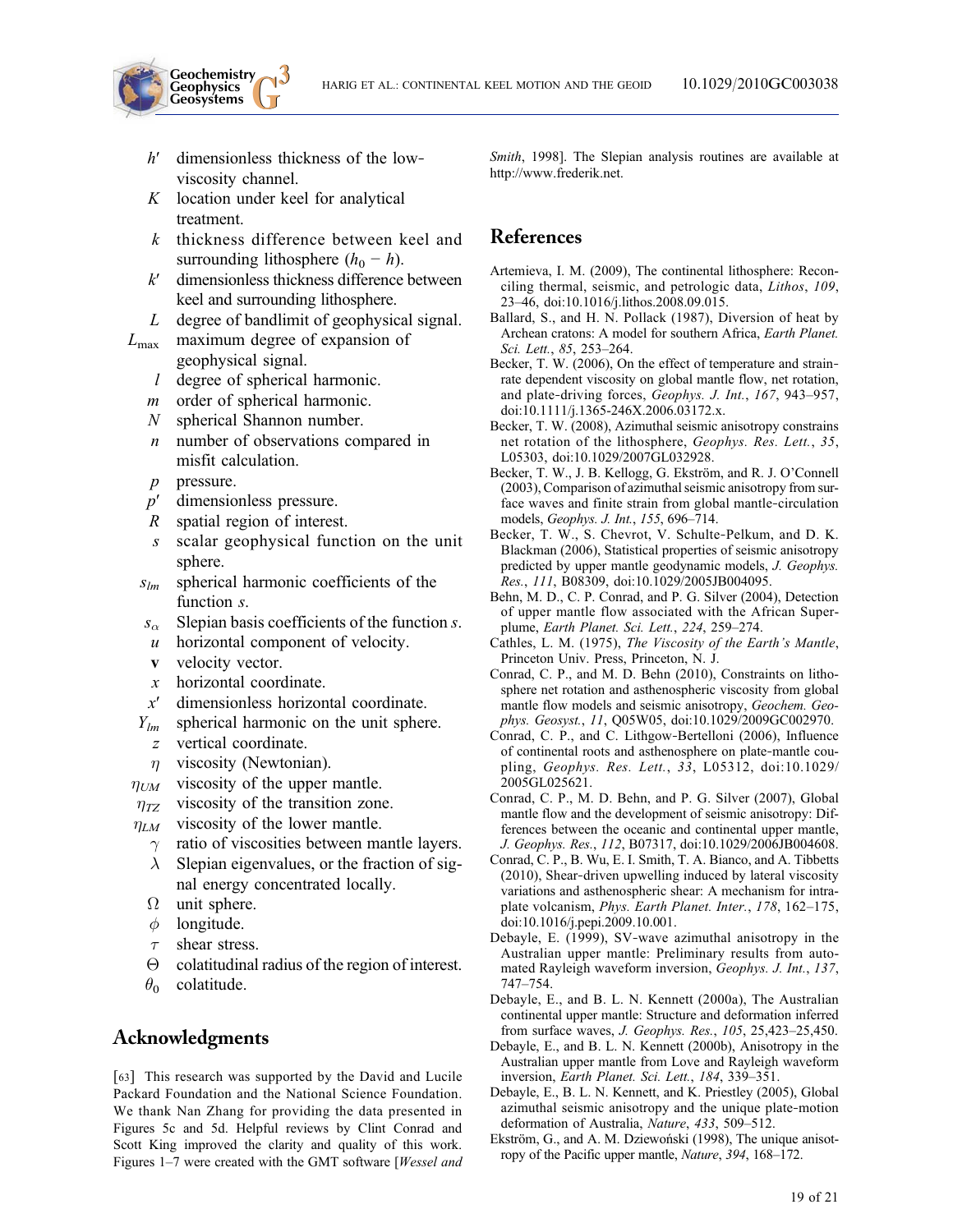- **Geochemistry Geophysics**
- Forsyth, D. W. (1975), The early structural evolution and anisotropy of the oceanic upper mantle, Geophys. J. R. Astron. Soc., 43, 103-162.
- Forte, A. M., and W. R. Peltier (1994), The kinematics and dynamics of poloidal‐toroidal coupling of mantle flow: The importance of surface plates and lateral viscosity variations, Adv. Geophys., 36, 1–119.
- Fouch, M. J., and S. Rondenay (2006), Seismic anisotropy beneath stable continental interiors, Phys. Earth Planet. Inter., 158, 292–320.
- Fouch, M. J., K. M. Fischer, E. M. Parmentier, M. E. Wysession, and T. J. Clarke (2000), Shear wave splitting, continental keels, and patterns of mantle flow, J. Geophys. Res., 105(B3), 6255–6275.
- Freeden, W., and V. Michel (1999), Constructive approximation and numerical methods in geodetic research today— An attempt at a categorization based on an uncertainty principle, J. Geod., 73, 452–465.
- Gilbert, H. J., A. F. Sheehan, D. A. Wiens, K. G. Dueker, L. M. Dorman, J. Hildebrand, and S. Webb (2001), Upper mantle discontinuity structure in the region of the Tonga Subduction Zone, Geophys. Res. Lett., 28(9), 1855–1858.
- Gripp, A. E., and R. G. Gordon (2002), Young tracks of hotspots and current plate velocities, Geophys. J. Int., 150, 321– 361.
- Gung, Y., M. Panning, and B. Romanowicz (2003), Global anisotropy and the thickness of continents, Nature, 422, 707–711.
- Hager, B. H. (1984), Subducted slabs and the geoid: Constraints on mantle rheology and flow, J. Geophys. Res., 89(B7), 6003– 6015.
- Hager, B. H., and M. A. Richards (1989), Long-wavelength variations in Earth's geoid: Physical models and dynamical implications, Philos. Trans. R. Soc. London, 328, 309–327.
- Han, D., and J. Wahr (1995), The viscoelastic relaxation of a realistically stratified Earth, and a further analysis of postglacial rebound, Geophys. J. Int., 120(2), 287–311, doi:10.1111/ j.1365-246X.1995.tb01819.x.
- Han, L., and M. Gurnis (1999), How valid are dynamic models of subduction and convection when plate motions are prescribed?, Phys. Earth Planet. Inter., 110, 235-246.
- Haxby, W. F., and D. L. Turcotte (1978), On isostatic geoid anomalies, J. Geophys. Res., 83(B11), 5473–5478.
- Hess, H. H. (1964), Seismic anisotropy of the uppermost mantle under oceans, Nature, 203, 629–631.
- Hirth, G., R. L. Evans, and A. D. Chave (2000), Comparison of continental and oceanic mantle electrical conductivity: Is the Archean lithosphere dry?, Geochem. Geophys. Geosyst., 1(12), 1030, doi:10.1029/2000GC000048.
- Jaupart, C., J. C. Mareschal, L. Guillou‐Frottier, and A. Davaille (1998), Heat flow and thickness of the lithosphere in the Canadian Shield, J. Geophys. Res., 103(B7), 15,269–15,286.
- Jung, H., and S. Karato (2001), Water‐induced fabric transitions in olivine, Science, 293, 1460–1463.
- Kaminski, E., and N. M. Ribe (2001), A kinematic model for the recrystallization and texture development in olivine polycrystals, Earth Planet. Sci. Lett., 189, 253–267.
- Karato, S., and P. Wu (1993), Rheology of the upper mantle: A synthesis, Science, 260, 771–778.
- Kennett, B. L. N., E. R. Engdahl, and R. Buland (1995), Constraints on seismic velocities in the Earth from travel times, Geophys. J. Int., 122, 108–124.
- King, S. D. (2005), Archean cratons and mantle dynamics, Earth Planet. Sci. Lett., 234, 1–14, doi:10.1016/j.epsl.2005.03.007.
- King, S. D., and G. Masters (1992), An inversion for radial viscosity structure using seismic tomography, Geophys. Res. Lett., 19(15), 1551–1554.
- King, S. D., and J. Ritsema (2000), African hotspot volcanism: Small-scale convection in the upper mantle beneath cratons, Science, 290, 1137–1140.
- Lambeck, K., P. Johnston, and M. Nakada (1990), Holocene glacial rebound and sea-level change in NW Europe, Geophys. J. Int., 103(2), 451–468, doi:10.1111/j.1365-246X.1990. tb01784.x.
- Lemoine, F. G., et al. (1998), The development of the joint NASA GSFC and NIMA geopotential model EGM96, Tech. Rep. NASA/TP‐1998‐206861, NASA Goddard Space Flight Cent., Greenbelt, Md.
- Long, M. D., and P. G. Silver (2009), Shear wave splitting and mantle anisotropy: Measurements, interpretations, and new directions, Surv. Geophys., 30, 407–461, doi:10.1007/ s10712-009-9075-1.
- Marone, F., and B. Romanowicz (2007), The depth distribution of azimuthal anisotropy in the continental upper mantle, Nature, 447, 198–201.
- Masters, G., S. Johnson, G. Laske, H. Bolton, and J. H. Davies (1996), A shear-velocity model of the mantle, *Philos. Trans.* R. Soc. London, 354, 1385–1411, doi:10.1098/rsta.1996. 0054.
- McAdoo, D. C. (1981), Geoid anomalies in the vicinity of subduction zones, J. Geophys. Res., 86(B7), 6073–6090.
- McKenzie, D. (1979), Finite deformation during fluid flow, Geophys. J. R. Astron. Soc., 58, 689–715.
- Mégnin, C., and B. Romanowicz (2000), The three‐dimensional shear velocity structure of the mantle from the inversion of body, surface and higher‐mode waveforms, Geophys. J. Int., 143, 709–728.
- Mitrovica, J. X. (1996), Haskell [1935] revisited, J. Geophys. Res., 101(B1), 555–569.
- Mitrovica, J. X., and A. M. Forte (2004), A new inference of mantle viscosity based upon joint inversion of convection and glacial isostatic adjustment data, Earth Planet. Sci. Lett., 225, 177–189, doi:10.1016/j.epsl.2004.06.005.
- Mitrovica, J. X., K. Latychev, and M. E. Tamisiea (2007), Time variable gravity: Glacial isostatic adjustment, in Treatise of Geophysics, vol. 3, Geodesy, edited by T. Herring, pp. 197–211, doi:10.1016/B978-044452748-6.00175-9, Elsevier, Amsterdam.
- Moresi, L., and M. Gurnis (1996), Constraints on the lateral strength of slabs from three‐dimensional dynamic flow models, Earth Planet. Sci. Lett., 138, 15–28.
- Müller, R. D., M. Sdrolias, C. Gaina, B. Steinberger, and C. Heine (2008), Long‐term sea‐level fluctuations driven by ocean basin dynamics, Science, 319, 1357–1362.
- Nakada, M., and K. Lambeck (1989), Late Pleistocene and Holocene sea‐level change in the Australian region and mantle rheology, Geophys. J. Int., 96, 497–517.
- Nyblade, A. A., and H. N. Pollack (1993), A global analysis of heat flow from Precambrian terrains: Implications for the thermal structure of Archean and Proterozoic lithosphere, J. Geophys. Res., 98(B7), 12,207–12,218.
- Paulson, A., S. Zhong, and J. Wahr (2007a), Inference of mantle viscosity from GRACE and relative sea level data, Geophys. J. Int., 171, 497–508, doi:10.1111/j.1365-246X.2007.03556.x.
- Paulson, A., S. Zhong, and J. Wahr (2007b), Limitations on the inversion for mantle viscosity from postglacial rebound, Geophys. J. Int., 168, 1195–1209, doi:10.1111/j.1365-246X. 2006.03222.x.